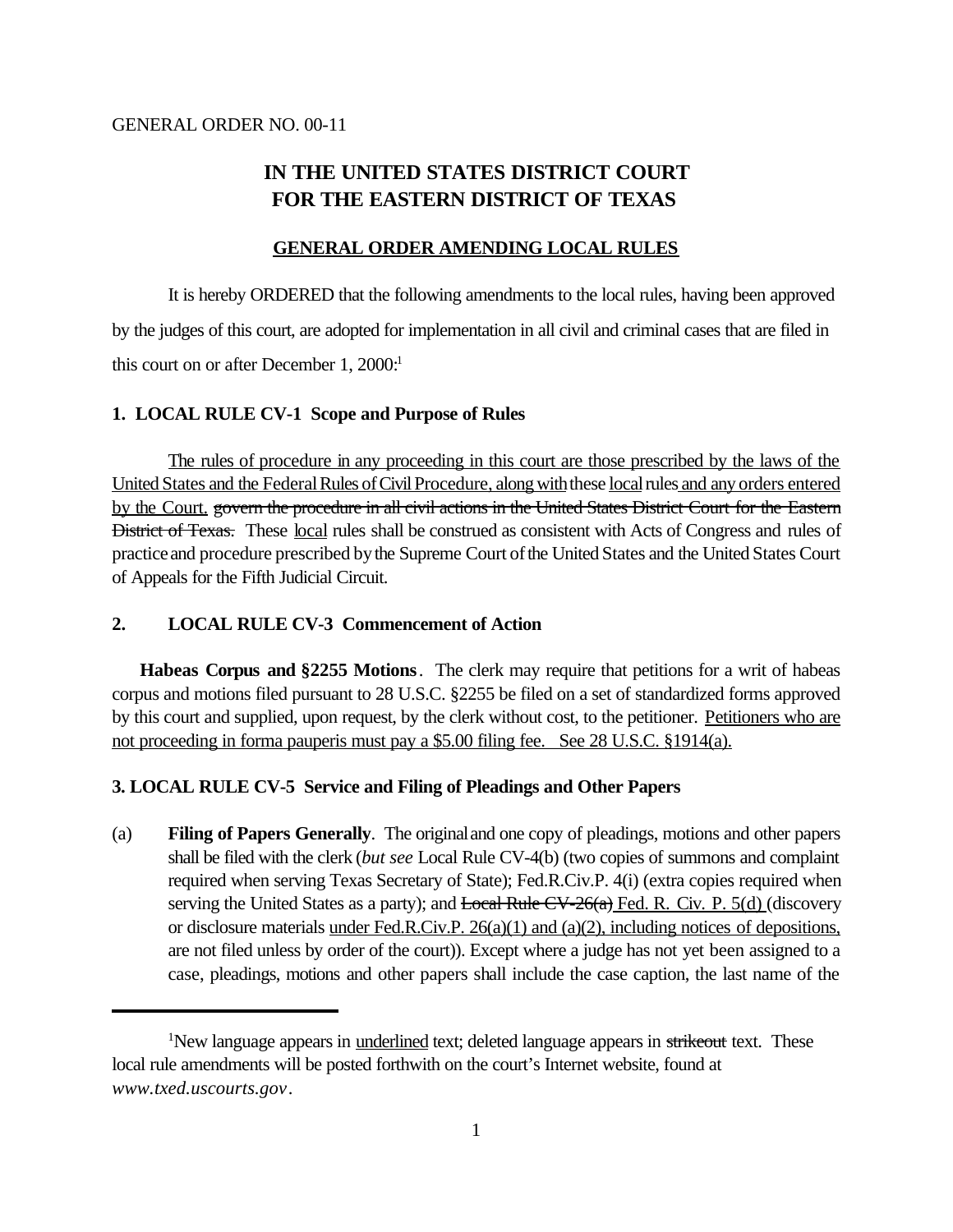assigned district judge or the appropriate magistrate judge, in the event that a case has been referred to a magistrate judge for disposition.

(1) **Non-filing of Discovery Materials.** Discovery or disclosure and responses thereto shall not be filed unless by order of the court. Notices of deposition shall not be filed with the clerk, and shall not be accepted for filing by the clerk except as an attachment to an objection to the taking of the deposition and/or motion thereupon.

- (b) **Filing by Facsimile**. Filing by facsimile will only be allowed in situations determined by the court to be of an emergency nature or other compelling circumstance. The clerk shall not accept documents transmitted by facsimile equipment unless prior authorization has been obtained from the judge or magistrate judge to whom the case has been assigned, or at that judge's personal direction, with the exception of emergency pleadings in capital offense cases.
	- (1) Authorizedfacsimile transmissions must be faxed directly to the clerk'soffice. Additionally,
		- (A) the party filing the document must mail the original signed document to the clerk on the same day it is sent via facsimile, along with any reasonable fee established by the clerk; and
		- (B) absent expressjudicialpermission, documents filed by facsimile transmissionshall not exceed 15 pages in length.

Failure to comply with these requirements may result in the pleading being stricken from the record.

- (2) A facsimile pleading is deemed to be filed as of the date it is received by the court. The filed facsimile shall have the same force and effect as the original. The clerk shall assign the original signed pleading the same document number as the facsimile pleading.
- (3) The clerk shall not accept for facsimile filing an original complaint, a removal from state court, or any other document constituting a new action.
- (c) **Filing by After-Hours Depository.** The court maintains after-hours document depositories at the courthouses in Beaumont, Lufkin, Tyler, Marshall, Sherman and Texarkana. Any pleadings or other documents that are marked received using the electronic time stamp contained in the depository and then placed in the box will be entered on the docket as of the time and date marked as received to the depository.
- (d) **Electronic Filing.** This section applies to the electronic filing of pleadings and papers.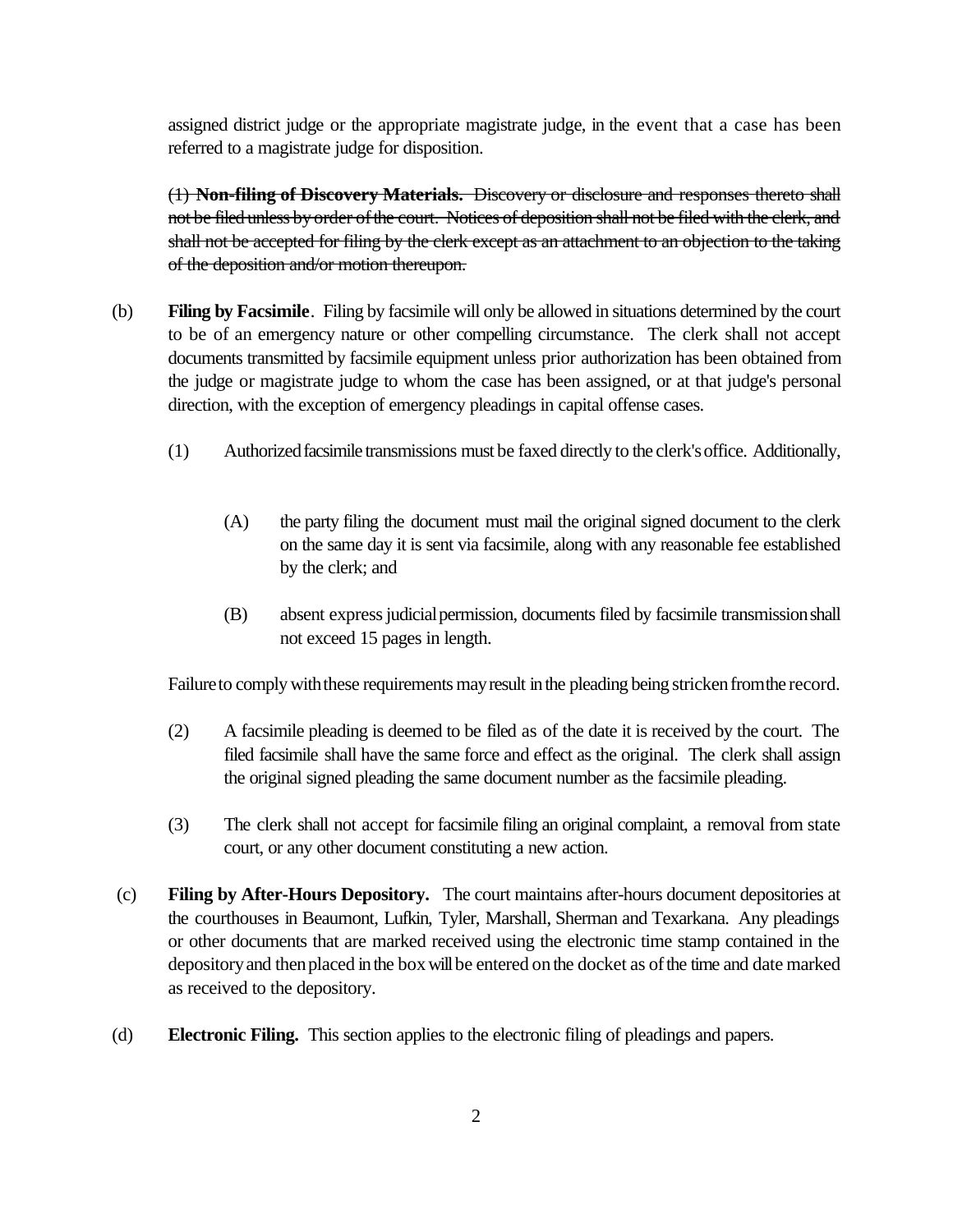- (1) A pleading or paper may not be filed with the clerk by direct electronic transmission(i.e., from a party's or attorney's computer to the district court's computer database) without the prior authorization of the judge or magistrate judge assigned to that case.
- (2) An electronic filing is complete as of the date and time it isreceived bythe clerk. Service of pleadings or papers by electronic transmission on other parties or attorneys in the case, if permitted by the court, is also deemed complete as of the date and time the electronic transmission is received.
- (e) **Certificates of Service**. The certificate of service required by Fed.R.Civ.P. 5(d) shall indicate the date and method of service.
- (f) **Service by Facsimile.** Parties may serve copies of pleadings and other case-related documents to other parties byfacsimile inlieu of service and notice bymail. Such service is deemed complete as of the telephonic transfer to the recipient's facsimile machine or telecopier. Service by facsimile after 5:00 p.m. local time of the recipient shall be deemed served on the following day.

# **4. LOCAL RULE CV-7 Pleadings Allowed; Form of Motions**

- (a) **Generally**. All motions, unless made during a hearing or trial, shall be in writing and conform to the requirements of Local Rules CV-5 and CV-10. Every motion shall be signed by the attorneyin-charge, or with his or her permission. See Local Rule CV-11. Counsel for the movant must indicate in the motion (1) that they have conferred with opposing counsel in a good faith attempt to resolve the matter without court intervention, and (2) whether the motion is opposed or unopposed. Witheach motion there shall also be filed and served a proposed order for the judge's signature. The order shall be a separate paper endorsed with the style and number of the cause.
	- (1) **Dispositive Motions.** Dispositive motions and briefs shall not exceed thirty pages, excluding attachments, unless leave of court is first obtained. Likewise, a partyopposing a dispositive motion shall limit the response to the motion to thirty pages, excluding attachments, unless leave of court is first obtained. See Rule CV-56 regarding attachment to motions for summary judgment and responses thereto. Any reply brief to an opposed dispositive motion filed pursuant to section (f) of this rule shall not exceed ten pages, including authorities and attachments.
	- (2) **Non-dispositive Motions.** Nondispositive motions shall not exceed fifteen pages including excluding authorities and attachments, unless leave of court is first obtained. Likewise, a party opposing a nondispositive motion shall limit the response to the motion to fifteen pages, including excluding authorities and attachments, unless leave of court is first obtained. Any reply brief to an opposed non-dispositive motion filed pursuant to section (f) of this rule shall not exceed five pages, including authorities and attachments.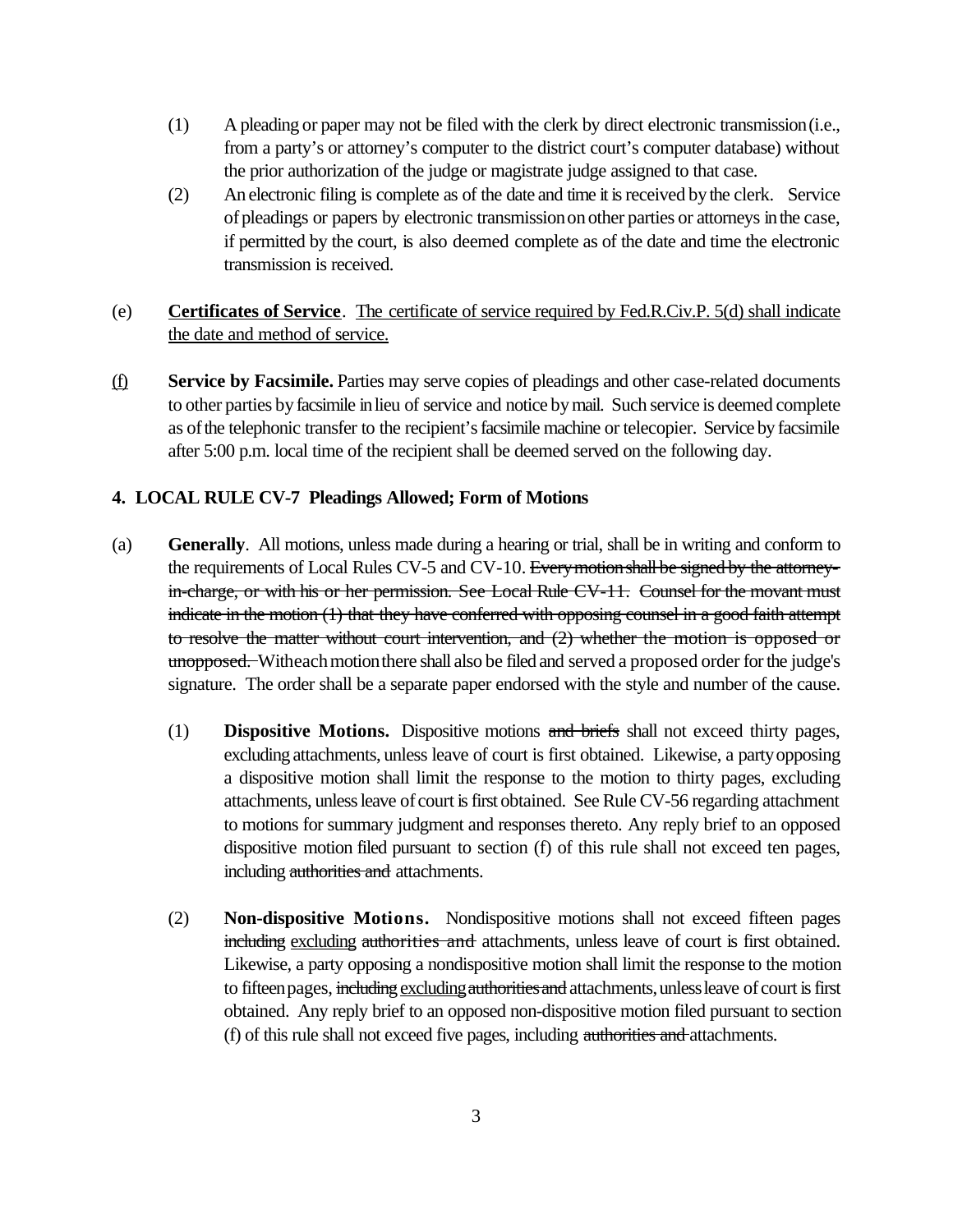- (b) **Documents Supporting Motions**. When allegations of fact not appearing in the record are relied upon in support of a motion, all affidavits and other pertinent documents shall be served and filed with the motion. Any attached materials should have the cited portions highlighted in the copy provided to the court, unless the citation encompasses the entire page. The page preceding and following a highlighted page may be submitted if necessary to place the highlighted material in its proper context. Only relevant, cited-to excerpts of attached materials should be attached to the motion or the response.
	- (1) Discovery or Disclosure Documents. When discovery or disclosure documents or portions thereof are needed in support of a motion, those portions of the discovery or disclosure which are relevant to the motion shall be submitted with the motion and attached thereto as exhibits. See Rule CV 56.
- (c) **Brief Briefing Supporting Motions**. The motion and any briefing shall be contained in one document. Motions may be accompanied by a brief. The brief briefing shall contain a concise statement of the reasons in support of the motion and citation of authorities upon which the movant relies. Briefs are Briefing is an especially helpful aid to the judge in deciding motions to dismiss, motions for summary judgment, motions to remand, and post-trial motions..All briefs must be filed concurrent with the motion they support.
- (d) **Response and Brief Briefing**. If a party opposes a motion, he shall file his The response and any briefing shall be contained in one document. A party opposing a motion shall file the response, brief, any briefing, and supporting documents as are then available within the time period prescribed by section (e) of this rule. A response shall be accompanied by a proposed order conforming to the requirements of section (a) of this rule. Briefs Briefing shall contain a concise statement of the reasons in oppositionto the motion, and a citationof authorities uponwhich the party relies. In the event a party fails to oppose a motion in the manner prescribed herein, the court will assume that the party has no opposition.
- (e) **Time to File Supporting Documents and Brief**. **Response.** A party opposing a motion has 10 15 days from the date the motion was served in which to serve and file a response and any supporting documents, and briefs after which the court will consider the submitted motion for decision. See Fed.R.Civ.P. 6. Any party may separately move for an order of this court lengthening or shortening the period within which a response supporting documents and briefs may be filed.
- (f) **Reply Briefs.** Unless otherwise directed by the presiding judge, a party who has filed an opposed motion may serve and file a reply brief within 5 days from the date the response is served.
- (g) **Service**. All parties shall serve copies of their motion papers upon all other partiesto the action. A certificate of service attached to the papers as provided for in Local Rule CV-10 shall indicate the time and method of service.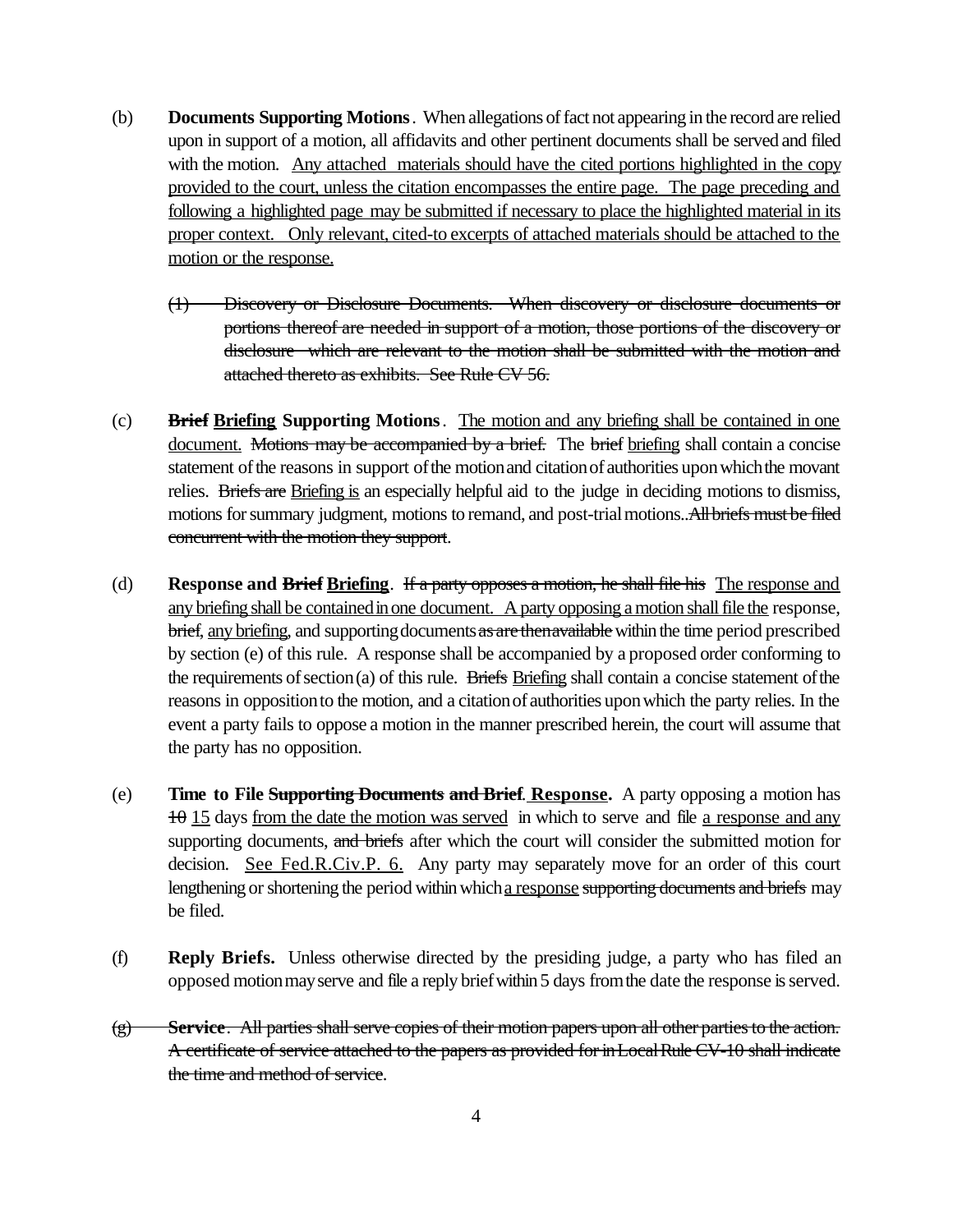- (g) **Oral Hearings**. A party may in a motion or a response specifically request anoralhearing, but the allowance of an oral hearing shall be within the sole discretion of the judge to whom the motion is assigned.
- (h) **Certificates of Conference.** Discovery Motions. Any judge of this court may refuse to hear a motion relating to pre-trial discovery unless the movant advises the court within the body of the motion that counsel for the parties have first conferred in a good faith attempt to resolve the matter by agreement. All motions must contain a certificate stating (1) that counsel has conferred with opposing counsel in a good faithattempt to resolve the matter without court intervention, and (2) whether the motion is opposed or unopposed.
- (i) **Re-urged Motions in Transferred/Removed Cases.** Any motions pending in another federal or state court made by any party will be considered moot at the time of transfer or removal unless they are re-urged in this court. See also Local Rule CV-81(d).
- (j) **Determinationof Motions**. Non-dispositive motions filed by the parties shall be determined by the judicial officer as soon as practicable, and in any event within thirty days after filing of the response or reply, if any. The court shall employ its best efforts to dispose of dispositive motions such as summary judgment within sixty days.

# **5. LOCAL RULE CV-10 Form of Pleadings**

- (a) **Generally.** When offered for filing, all papers shall  $be$ .
	- (1) be endorsed with the style and number of the action;

(2) contain a caption containing the name and partydesignationofthe party filing the paper and a statement of the character of the paper clearly identifying eachincluded pleading, motion or other paper a statement of the character of the paper (e.g., COMPLAINT, MOTION TO DISMISS Defendant John Doe's Answer and Motion to Dismiss under Rule 12(b)(6) [note: see Local Rule CV-38(a) for cases involving jury demands];

(3) be signed by the attorney in charge, or with his or her permission, and contain beneath the signature line his or her name, bar I.D. number, post office address, and telephone number and facsimile number.

(4) be plainly written, typed, or printed, double-spaced, on 8 1/2 inch by 11 inch white paper, fastened at the top only, and punched at the top center with two holes 2 7/8 inches apart;

(5) be No brief or motion shall be filed with the court with in a font or typeface no smaller than twelve  $(12)$  point type and  $12$  characters per inch.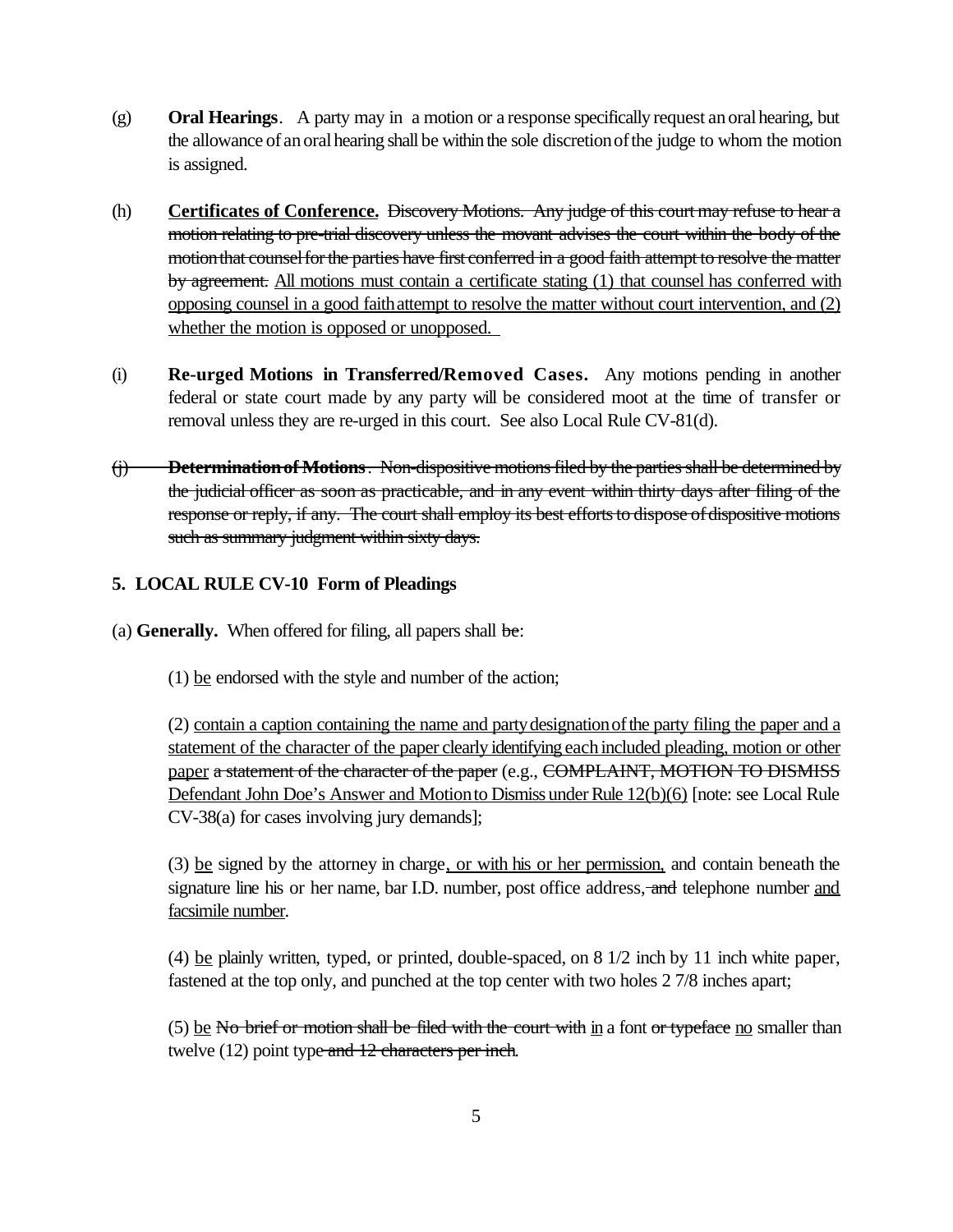A certificate of service must be attached to and made a part of all papers when required by the Federal Rules of Civil Procedure.

(b) **No Covers.** "Blue backs" and other covers are not to be submitted with papers.

(b c) **Deficient pleadings/documents.** The clerk shall monitor papers for compliance with the federal and local rules as to format and form. If the paper sought to be filed is deficient as to form, the clerk shall immediately notify counsel, who should be given a reasonable opportunity to cure the perceived defect. If the perceived defect is not cured in a timely fashion, the clerk shall refer the matter to the appropriate district or magistrate judge for a ruling as to whether the papers should be made part of the record.

# **6. LOCAL RULE CV-16 Pretrial Conferences; Scheduling; Management**

- (a) **Case Management Scheduling Conference Scheduling Conferences.**Within sixty(60) days after the first defendant appears, the judge assigned to a case shall convene a scheduling conference pursuant to Fed.R.Civ.P. 16 and 26. The scheduling conference maybe conducted by telephone at the judge's discretion.
	- (1) **Timing.** Within 120 days after issues have been joined, the judicial officer assigned to cases in Tracks 3, 4, 5 and 6 shall convene a management conference.
	- (2) **Attorney Responsibility Prior to Management Conference.** Prior to the management conference, attorneys for each party shall make the required disclosures, shall have completed the depositions, if any, of the parties, and shall have conferred with the other attorneys in the action concerning stipulations of fact and each of the items contained in section (3) below.
	- (3) **Scope of Management Conference.** At the management conference, the judicial officer shall address each of the following items:
- (A) confirm or modify track assignment;
- (B) establish deadlines for filing of motions;
- (C) determine issues to be tried;
- (D) identify witnesses who will testify at trial;
- (E) establish deadlines for approval of objections to proposed expert witnesses;
- (F) determine the efficacy of referring the case to alternative dispute resolution;
- (G) determine feasibility of a settlement conference and the timing of such conference, if any;
	- (H) establish a firm trial date;
- (I) consider establishing a time limit for trial;
- (J) discuss litigation cost estimates with the parties and counsel;
	- (K) discuss any other matter appropriate for the case.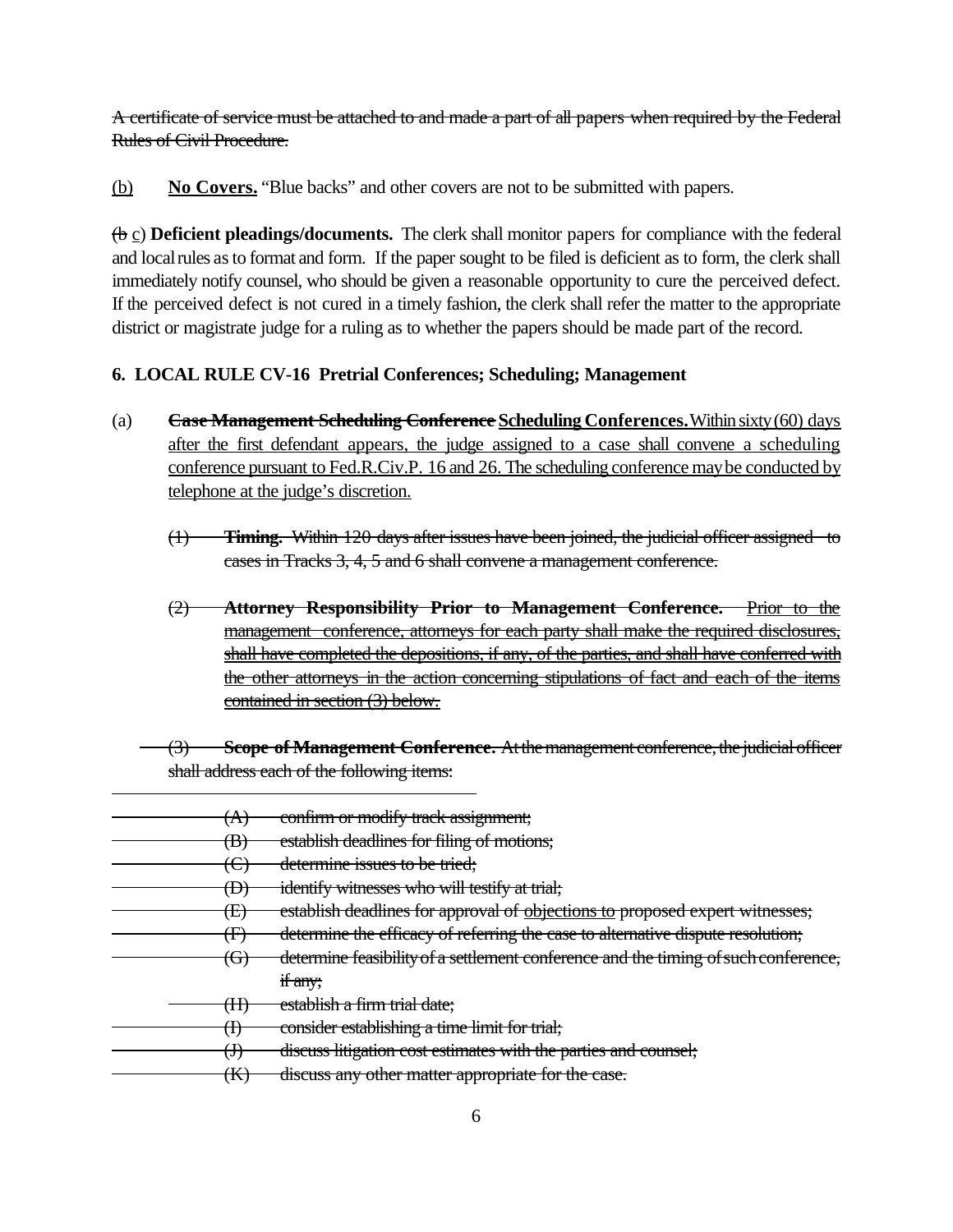- (4) **Attendance.** The management conference shall be attended by an attorney of record with full authority to make decisions and agreements that bind the client. Except in extraordinary circumstances, the court expects that attorney to be the one who will actually try the case. Attendance by clients at the management conference is not required unless otherwise ordered by the court.
- (b) **Pretrial Orders.** Pretrial orders shall be prepared for each case in Tracks 3, 4 and 5. These pretrial orders will be standardized and used by each judicial officer judge. The standardized form can be found in Appendix D of these rules.
- (c) **Alternative Dispute Resolution.** If the judicial officer determines that the case probably will benefit from alternative dispute resolution, the judicial officer shall have discretion to refer the case to:
- $(1)$  court-annexed mediation in accordance with the court's mediation plan (see Appendix H);
- (2) voluntary mini-trial or summary jury trial before a judicial officer; or
- (3) other alternative dispute resolution programs designated for use in this district.
- (d) **Docket Control Order Modification**. The docket control order produced at the management conference may be modified at any time thereafter by the judicial officer to whom the case is assigned.

### **7. LOCAL RULE CV-26 Provisions Governing Discovery; Duty of Disclosure <sup>2</sup>**

<sup>2</sup>For the reader's convenience, shown below are the provisions that remain after the specified changes, appropriately renumbered and re-headed:

#### **LOCAL RULE CV-26 Provisions Governing Discovery; Duty of Disclosure**

**(a) No Excuses.** Absent court order to the contrary, a party is not excused from responding to discovery because there are pending motions to dismiss, to remand or to change venue. Parties asserting the defense of qualified immunity may submit a motion to limit discovery to those materials necessary to decide the issue of qualified immunity.

#### **(b) Disclosure of Expert Testimony.**

(1) When listing the cases in which the witness has testified as an expert, the disclosure shall include the styles of the cases, the courts in which the cases were pending, the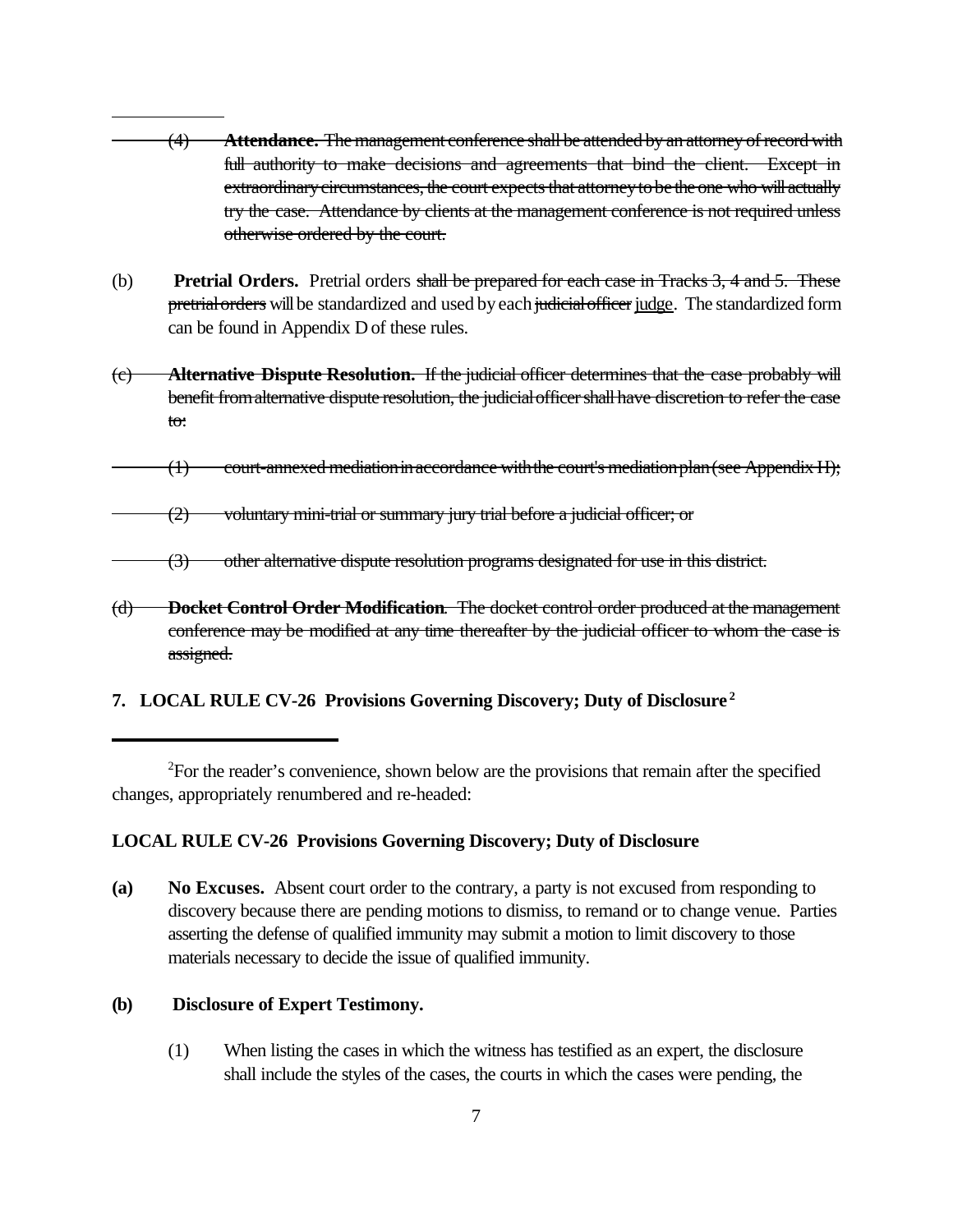(a) **Tracking andPresumptive Discovery Limits**. Upon the filing of each case, the court will assign the case to one of six tracks. The parties may submit an agreed notice of assignment of the case to a track lower than the one to which it is initially assigned by the court. Upon submission of such notice, signed by counsel for all parties, the case will remain on the track agreed to unless modified by the court at the management conference. Each track will carry presumptive discovery limits as set forth below. These limits shall govern the case and may not be increased by the parties or their attorneys by agreement or otherwise. If any additional change of track number is necessary it

cause numbers, and whether the testimony was in trial or deposition.

- (2) By order in the case, the judge may alter the type or form of disclosures to be made with respect to particular experts or categories of experts, such as treating physicians.
- **(c) Notice of Disclosure.** The parties shall promptly file a notice with the court that the disclosures required under Fed.R.Civ.P. 26(a)(1) and (a)(2) have taken place.
- **(d) Relevant to the Claim or Defense**. The following observations are provided for counsel's guidance in evaluating whether a particular piece of information is "relevant to the claim or defense of any party:"
	- (1) It includes information that would not support the disclosing parties' contentions;
	- (2) It includes those persons who, if their potential testimony were known, might reasonably be expected to be deposed or called as a witness by any of the parties;
	- (3) It is information that is likely to have an influence on or affect the outcome of a claim or defense;
	- (4) It is information that deserves to be considered in the preparation, evaluation or trial of a claim or defense; and
	- (5) It is information that reasonable and competent counsel would consider reasonably necessary to prepare, evaluate or try a claim or defense;
- **(e) Discovery Hotline** (903) 590-1198. The court shall provide a judge on call during business hours to rule on discovery disputes and to enforce provisions of these rules. Counsel may contact the judge by dialing the hotline number listed above for any case in the district and get an immediate hearing on the record and ruling on the discovery dispute, including whether a particular discovery request falls within the applicable scope of discovery, or request to enforce or modify provisions of the rules as they relate to a particular case.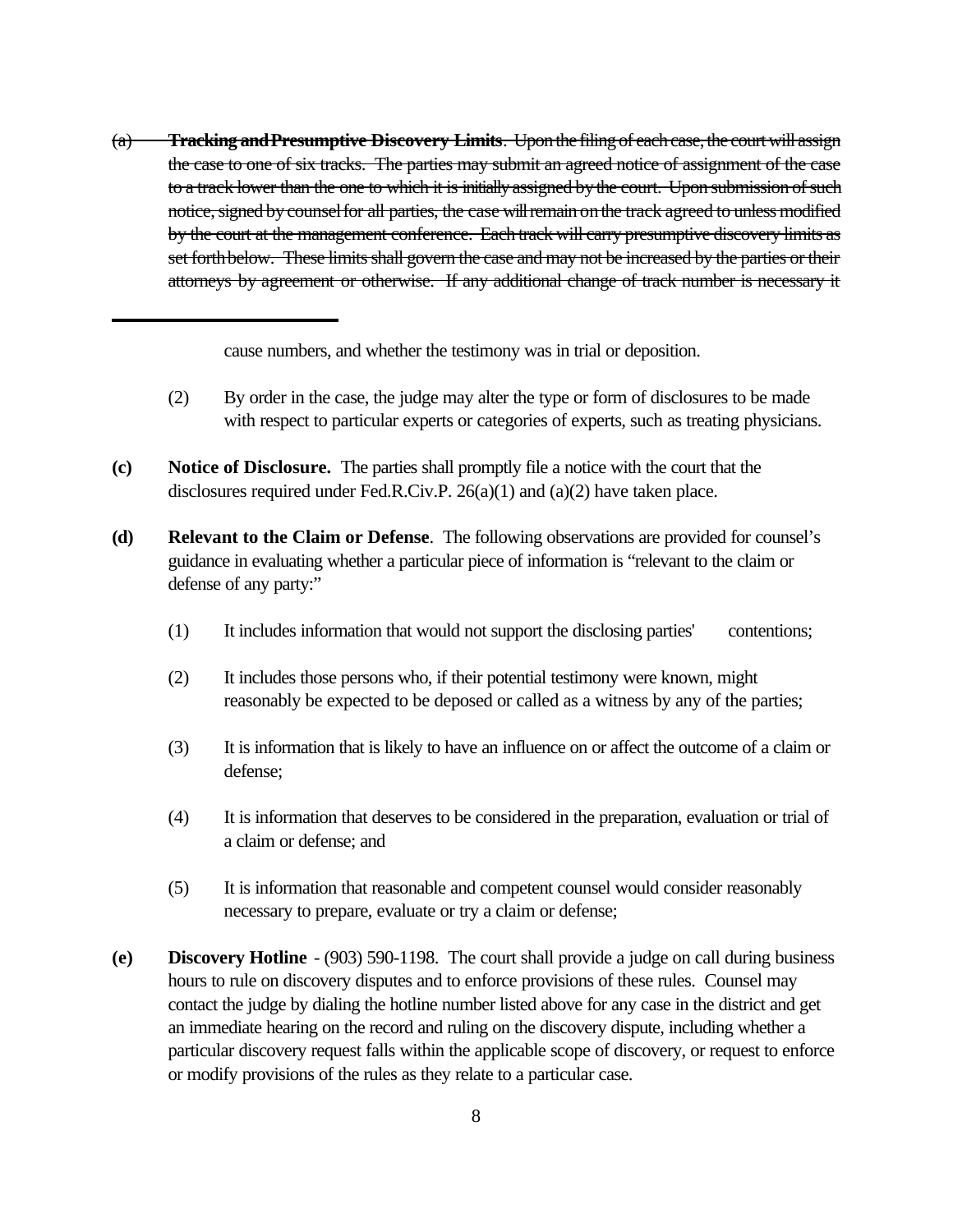should be taken up at the management conference at which time the judicial officer to whom the case is assigned may, upon good cause shown, expand or limit the discovery.

|                           |          | <b>TRACK ONE:</b>              | No discovery.                                                                           |
|---------------------------|----------|--------------------------------|-----------------------------------------------------------------------------------------|
|                           |          | <b>TRACK TWO:</b>              | <b>Disclosure only.</b>                                                                 |
|                           |          | <b>TRACK THREE:</b>            | Disclosure plus 25 interrogatories, 25 requests for admission, depositions              |
|                           |          |                                | of the parties, and depositions on written questions of custodians of                   |
|                           |          |                                | business records for third parties.                                                     |
|                           |          | <del>TRACK FOUR:</del>         | Disclosure plus 25 interrogatories, 25 requests for admissions, depositions             |
|                           |          |                                | of the parties, depositions on written questions of custodians of business              |
|                           |          |                                | records for third parties, and three other depositions per side (i.e., per              |
|                           |          |                                | party or per group of parties with a common interest).                                  |
|                           |          | <del>TRACK FIVE:</del>         | Disclosure plus a discovery plan tailored by the judicial officer to fit the            |
|                           |          |                                | special management needs of the case.                                                   |
|                           |          | <del>TRACK SIX:</del>          | Disclosure plus a discovery plan as determined by the judicial officers to              |
|                           |          |                                | fit the special management needs of mass tort and other large groups of                 |
|                           |          |                                | similar cases.                                                                          |
|                           |          |                                |                                                                                         |
| $\left(\mathbf{b}\right)$ |          | <del>Initial Disclosure.</del> |                                                                                         |
|                           |          |                                |                                                                                         |
|                           | $\oplus$ |                                | Each party shall, without awaiting a discovery request, provide to every other party:   |
|                           |          |                                |                                                                                         |
|                           |          | (A)                            | The name and, if known, the address and telephone number of each person likely          |
|                           |          |                                | to have information that bears significantly on any claim or defense, identifying the   |
|                           |          |                                | subjects of the information, and a brief, fair summary of the substance of the          |
|                           |          |                                | information known by the person;                                                        |
|                           |          |                                |                                                                                         |
|                           |          | $\bigoplus$                    | A copy of all documents, data compilations, and tangible things in the possession,      |
|                           |          |                                | custody, or control of the party that are likely to bear significantly                  |
|                           |          |                                | on any claim or defense [Note: by written agreement of all parties, alternative         |
|                           |          |                                | forms of disclosure may be provided in lieu of paper copies. For example, the           |
|                           |          |                                | parties may agree to exchange images of documents electronically or by means of         |
|                           |          |                                | computer disk; or the parties may agree to review and copy disclosure materials         |
|                           |          |                                | at the offices of the attorneys representing the parties instead of requiring each side |
|                           |          |                                | to furnish paper copies of the disclosure materials];                                   |
|                           |          | $\left( \mathrm{C}\right)$     | A computation of any category of damages claimed by the disclosing party,               |
|                           |          |                                | making available for inspection and copying as under Rule 34, the documents or          |
|                           |          |                                | other evidentiary material on which such computation is based, including materials      |
|                           |          |                                | bearing on the nature and extent of injuries suffered; and                              |
|                           |          |                                |                                                                                         |
|                           |          | $\bigoplus$                    | For inspection and copying as under Rule 34, any insurance agreement under              |
|                           |          |                                |                                                                                         |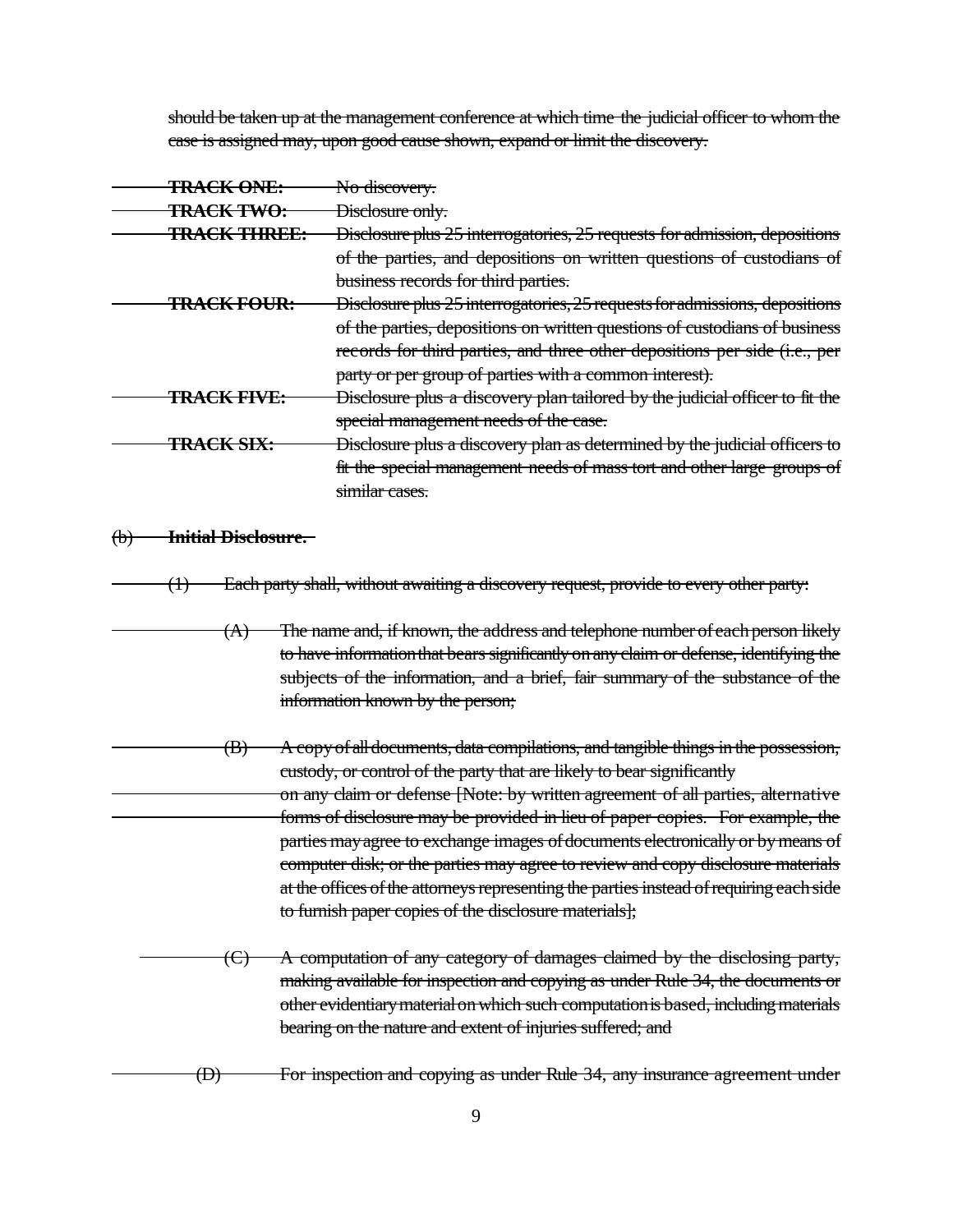which any person carrying on an insurance business may be liable to satisfy part or all of a judgment which may be entered in the action or to indemnify or reimburse for payments made to satisfy the judgment.

(E) There is no duty to disclose privileged documents. Privileged documents or informationshall be identified and the basis forthe claimed privilege shall be disclosed in a manner that, without revealing information itself privileged or protected, will enable other parties to assess the applicability of the privilege or protection.

(F) Authorizations.

(i) Where a party's physical or mental condition is at issue in the case, that party shall provide the party's medical records or shall furnish a signed authorization to the opposing party's counselso that records of health care providers which bear significantly on injuries and damages claimed may be obtained. If additional records are desired, the requesting party will have to show the need for them.

(ii) Where lost earnings, lost earning capacity or back pay is at issue in the case, the party making such claims shall furnish signed authorizations to the opposing party's counselso that wage and earning records of past and present employers, and the Social Security Administration records, may be obtained.

 (iii) Copies of any records obtained with authorizations provided pursuant to sections (i) or (ii) above shall be promptly furnished to that party's counsel. Records which are obtained shall remain confidential. The attorney obtaining such records shall limit their disclosure to the attorney's client (or in the case of an entity, those employees or officers of the entity necessary to prepare the defense), the attorney's own staff and consulting and testifying experts who may review the records in connection with formulating their opinions in the case.

(2) Timing of Disclosure. Unless the judicial officer directs otherwise, or the parties otherwise stipulate with the judicial officer's approval, these disclosures shall be made as follows:

 $(A)$  by a plaintiff within 30 days after

 $(i)$  service of a Rule 12(b) motion or (ii) service of an answer to its complaint or (iii) removal of the action from state court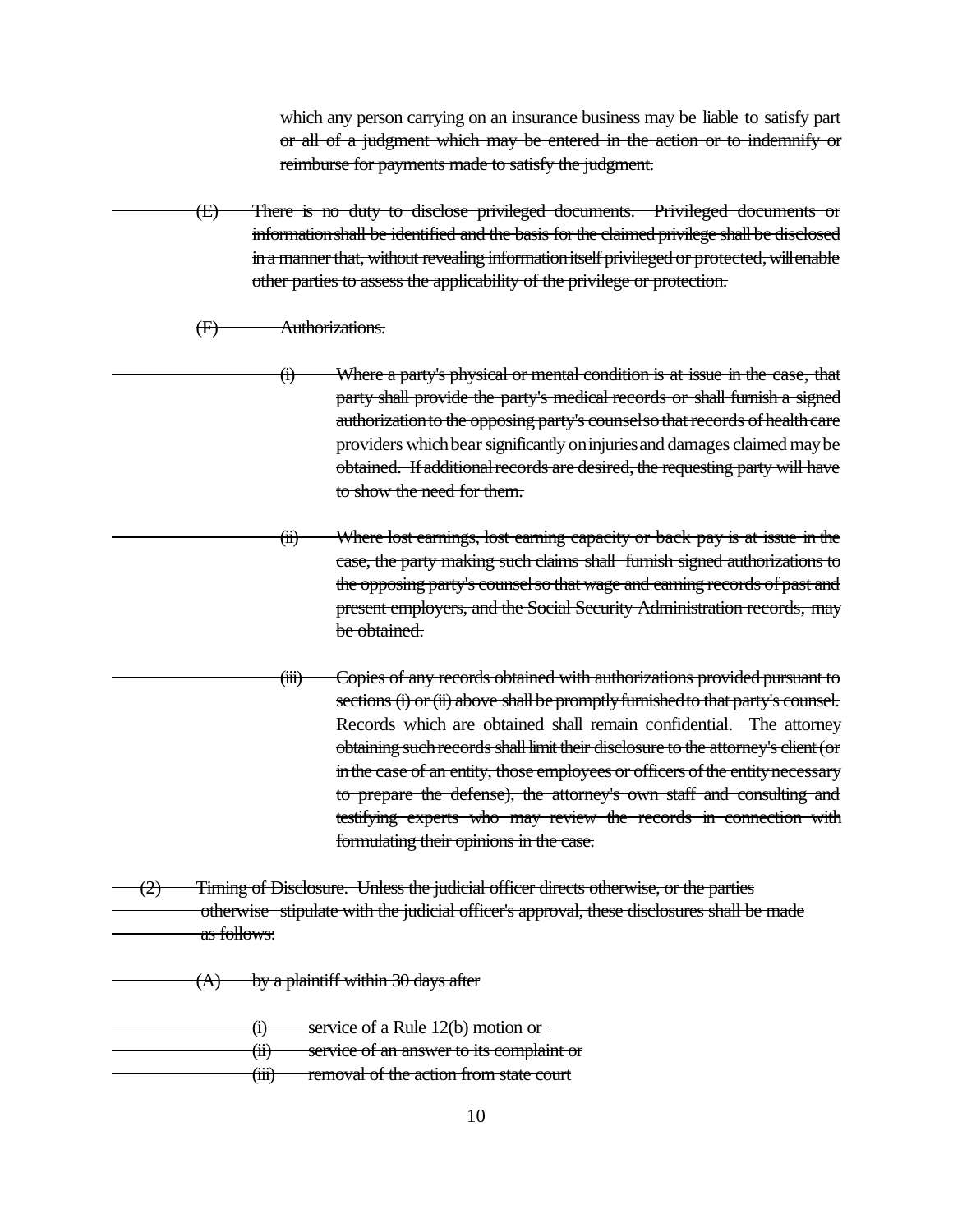|               |                            | whichever occurs first;                                                                                                                                                                                                                                                                                                                                                                                                                                                         |
|---------------|----------------------------|---------------------------------------------------------------------------------------------------------------------------------------------------------------------------------------------------------------------------------------------------------------------------------------------------------------------------------------------------------------------------------------------------------------------------------------------------------------------------------|
|               | $\left( \mathrm{B}\right)$ | by a defendant within 30 days, or within 45 days by agreement of the parties, after                                                                                                                                                                                                                                                                                                                                                                                             |
|               |                            | serving a Rule $12(b)$ motion or<br>$\bigcirc$<br>serving its answer to the complaint or<br>$\rm \textbf{(ii)}$<br>removal of the action from state court, provided that service of process has<br>$\overline{\textnormal{(iii)}}$<br>been perfected upon that defendant                                                                                                                                                                                                        |
|               |                            | whichever occurs first; and, in any event                                                                                                                                                                                                                                                                                                                                                                                                                                       |
|               | $\left(\bigoplus\right)$   | by any party that has appeared in the case within 30 days after receiving from another<br>party a written demand for accelerated disclosure accompanied by the demanding<br>party's disclosure.                                                                                                                                                                                                                                                                                 |
| $\circled{3}$ |                            | Bears Significantly On. (d) Relevant to the Claim or Defense. The following observations are<br>provided for counsel's guidance in evaluating whether a particular piece of information "bears<br>significantly on"a claim or defense" is "relevant to the claim or defense of any party:"                                                                                                                                                                                      |
|               | (A)                        | It includes information that would not support the disclosing parties' contentions;                                                                                                                                                                                                                                                                                                                                                                                             |
|               | (B)                        | It includes those persons who, if their potential testimony were known, might<br>reasonably be expected to be deposed or called as a witness by any of the parties;                                                                                                                                                                                                                                                                                                             |
|               | (C)                        | It is information that is likely to have an influence on or affect the outcome of a claim<br>or defense;                                                                                                                                                                                                                                                                                                                                                                        |
|               | (D)                        | It is information that deserves to be considered in the preparation, evaluation or trial<br>of a claim or defense;                                                                                                                                                                                                                                                                                                                                                              |
|               |                            | (E) It is information that reasonable and competent counsel would consider reasonably<br>necessary to prepare, evaluate or try a claim or defense;                                                                                                                                                                                                                                                                                                                              |
|               | <del>(F)</del>             | All information that bears significantly on a claim or defense is relevant but all relevant<br>information does not necessarily bear significantly on a claim or defense.                                                                                                                                                                                                                                                                                                       |
|               |                            | $(4)$ (a) No Excuses. A party is not excused from disclosure because it has not fully completed<br>its investigation of the case, or because it challenges the sufficiency of another party's<br>disclosures, or because another party has not made its disclosures. Absent court order to<br>the contrary, a party is not excused from disclosure responding to discovery because there<br>are pending motions to dismiss, to remand or to change venue. Parties asserting the |

defense of qualified immunity may submit a motion to limit disclosure discovery to those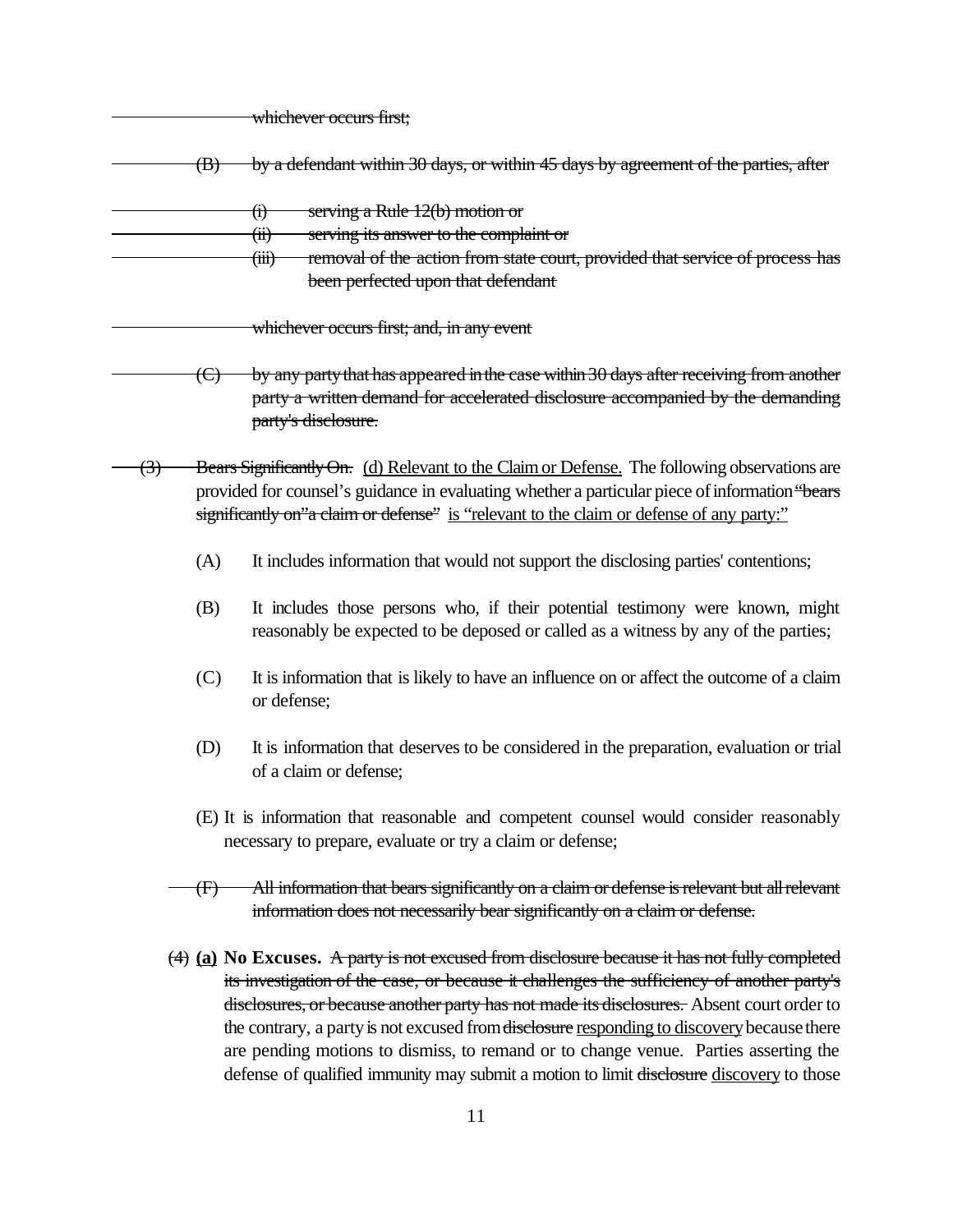materials necessary to decide the issue of qualified immunity.

#### (c) (b) **Disclosure of Expert Testimony.**

- (1) In addition to the disclosures required in section (c), each party shall disclose to every other party the identity of any person who may be used at trial to present evidence under Rules 702, 703, and 705, Federal Rules of Evidence. This disclosure shall be in the form of a written report prepared and signed bythe witnessthat includes a complete statement of all opinions to be expressed and the basis and reasons therefor, the data or other information considered in forming such opinions; any exhibits to be used as a summary of or support for such opinions; the qualifications of the witness; and a listing of any other cases in which the witness has testified as an expert at trial or in deposition within the preceding four years. When listing the cases in which the witness has testified as an expert, the disclosure shall include the styles of the cases, the courts in which the cases were pending, the cause numbers, and whether the testimony was in trial or deposition. - In addition, the report must include a list of all publications authored by the witness within the preceding ten years and the compensation to be paid for the study and testimony in this case. On motion of the party, an expert witness not retained or employed may be excused from filing the required report with approval of the court.
- (2) Unlessthe judicialofficer designates a different time, this disclosure shall be made at least 90 days before the date the case has been directed to be ready for trial, or, if the evidence is intended solely to contradict or rebut evidence on the same subject matter identified by another under section  $(d)(1)$ , then disclosure shall be made within 30 days after such disclosure is made.
	- $(3)$  (2) By order in the case, the judicial officer judge may alter the type or form of disclosures to be made with respect to particular experts or categories of experts, such as treating physicians.
- (d) **Pretrial Disclosure** . Each party shall provide to the court reporter a copy of its pretrial disclosures as required by Fed. R. Civ. P. 26(a)(3).
	- (1) In addition to disclosures required in the preceding sections, each party shall provide to every other party and the court reporter information regarding the evidence that the disclosing party may present at trial as follows:
- (A) The name and, if not previously provided, the address and telephone number, of each witness, separately identifying those whom the party expects to present at trial and those whom the party may call if the need arises.
	- (B) The designation of those witnesses whose testimony is expected to be presented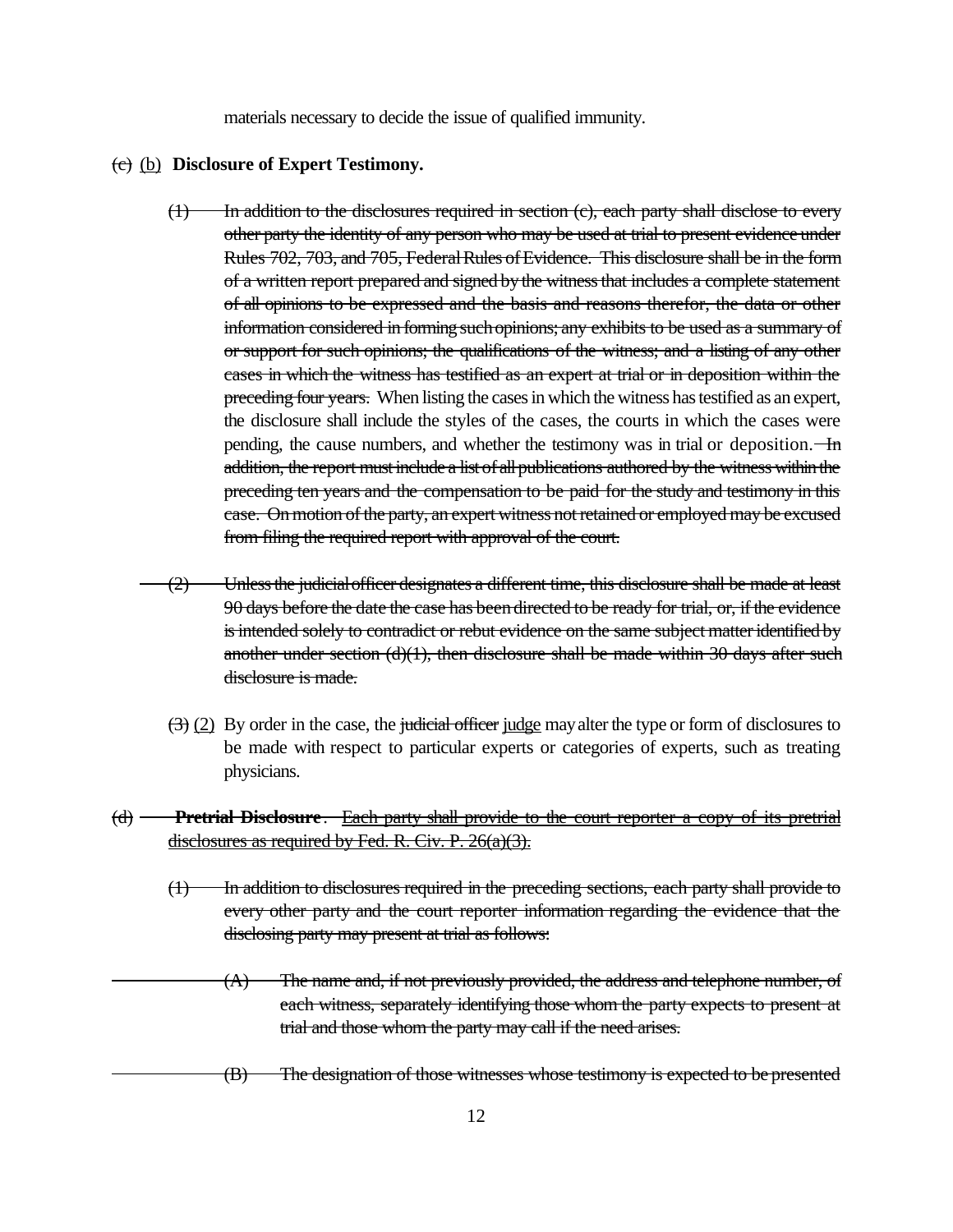by means of a deposition and, if not taken stenographically, a transcript of the pertinent portions of the deposition testimony.

- (C) An appropriate identification of each document or other exhibit, including summaries of other evidence, separately identifying those which the party expects to offer and those which the party may offer if the need arises.
- (2) Timing. Unless otherwise directed bythe judicial officer, these disclosures shall be made at least 30 days before trial. Within 14 days thereafter, unless a different time is specified bythe court, a party may serve and file a list disclosing (1) any objections to the use under Rule  $32(a)$  of a deposition designated by another party under subparagraph (B) and (2) any objections, together with the grounds therefor, that may be made to the admissibility of materials identified under subparagraph (C). Objections not so disclosed, other than objections under Rules 402 and 403 of the Federal Rules of Evidence, shall be deemed waived unless excused by the court for good cause shown.
- (e) **Formof Disclosures,Meeting, Filing.** The disclosures required by the preceding sections shall be made in writing and signed by the party or counsel in accordance with Rule  $26(a)(4)$  and  $26(g)$ and shall constitute a certification that, to the best of the signer's knowledge, information and belief, such disclosure is complete and correct as of the time it is made. If feasible, counsel shall meet to exchange disclosures required by sections (b) and (d); otherwise such disclosures shall be served as provided byRule 5, Fed.R.Civ.P. **(c) Notice of Disclosure.** The parties shall promptly file a prompt notice with the court that the required disclosure has disclosures required under Fed.R.Civ.P.  $26(a)(1)$  and  $(a)(2)$  have taken place.
- (f) **Duty to Supplement**. After disclosure is made pursuant to this article, eachpartyis under a duty to immediately supplement or correct its disclosures if the party obtains information on the basis of which it knows that the information disclosed was either incomplete or incorrect when made, or is no longer complete or true.
- (g) (e) **Discovery Hotline** (903) 590-1198. The court shall provide a judicial officer judge on call during business hours to rule on discovery disputes and to enforce provisions of these rules. Counsel may contact the judicial officer judge by dialing the hotline number listed above for any case inthe district and get an immediate hearing onthe record and rulingonthe discoverydispute, including whether a particular discovery request falls within the applicable scope of discovery, or request to enforce or modify provisions of the rules as they relate to a particular case.

#### **8. LOCAL RULE CV-30 Depositions Upon Oral Examination**

Depositions of witnesses or parties shall be taken on weekdays and may not last longer than six hours per witness, unless otherwise authorized by the court. In cases where there is a neutral non-party witness or a witness whom all parties must examine, the six hour time limit shall be divided equally among plaintiffs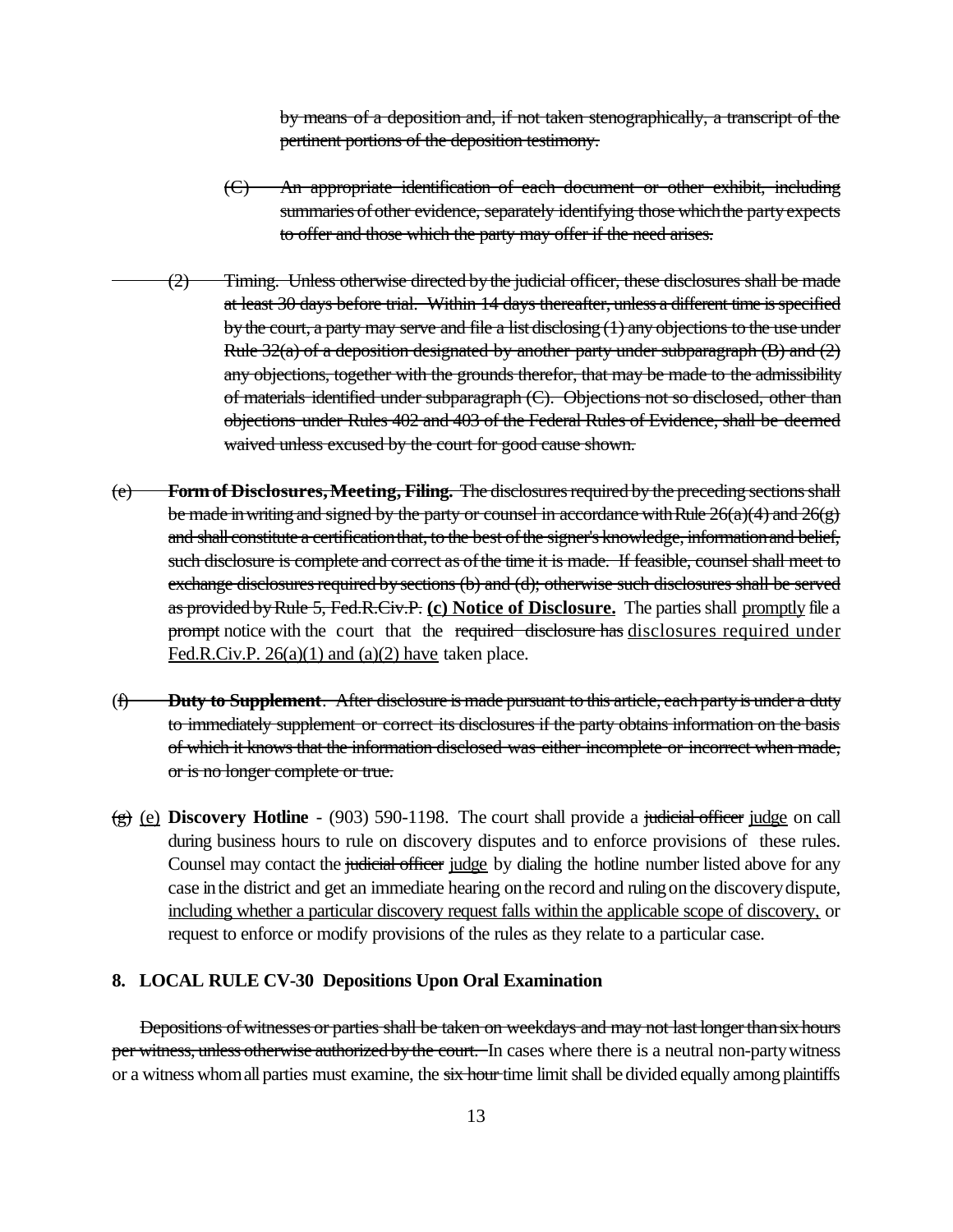and defendants. Depositions may be taken after 5:00 p.m., on weekends, or holidays with approvalof a judicial officer judge or by agreement of counsel. Attorneys are prohibited from instructing the deponent not to answer a question or how to answer a question, except to assert a recognized privilege. Other objections shall be made at trial. Unless permitted by Fed.R.Civ.P. 30(d)(1), a party may not instruct a deponent not to answer a question. Objections to questions during the oral deposition are limited to "Objection, leading" and "Objection, form." Objections to testimony during the oral deposition are limited to "Objection, nonresponsive." These objections are waived if not stated as phrased during the oral deposition. All other objections need not be made or recorded during the oral deposition to be later raised with the court. The objecting party must give a clear and concise explanation of an objection if requested by the party taking the oral deposition, or the objection is waived.

# **9. LOCAL RULE CV-34 Production of Documents and Things.**

**Authorizations.** At any time after the parties have conferred as required by Rule 26(f), a party may request medical records, wage and earning records or Social Security Administration records of another party as follows:

(1) Where a party's physicalor mental condition is at issue in the case, that party shall provide to the opposing party's counsel either the party's medical records or a signed authorization so that records of health care providers which are relevant to injuries and damages claimed may be obtained. If additional records are desired, the requesting party will have to show the need for them.

(2) Where lost earnings, lost earning capacityor back payis at issue inthe case, the partymaking such claims shall furnish signed authorizations to the opposing party's counsel so that wage and earning records of past and present employers, and the Social Security Administration records, may be obtained.

(3) Copies of any records obtained with authorizations provided pursuant to sections (1) or (2) above shall be promptly furnished to that party's counsel. Records which are obtained shall remain confidential. The attorney obtaining such records shall limit their disclosure to the attorney's client (or in the case of anentity, those employees or officers of the entity necessary to prepare the defense), the attorney's own staff and consulting and testifying experts who may review the records in connection with formulating their opinions in the case.

# **10. LOCAL RULE CV-38 Jury Trial of Right:**

- (a) **Jury Demand**. Pleadings (i.e., complaint, answer, notice ofremoval) inwhicha juryis demanded shall bear the word "jury" at the top, immediately below the case number.
- (b) **Selection of Jurors.** Trial jurors shall be selected at random in accordance with a plan adopted by this court pursuant to applicable federal statute and rule. See Appendix E.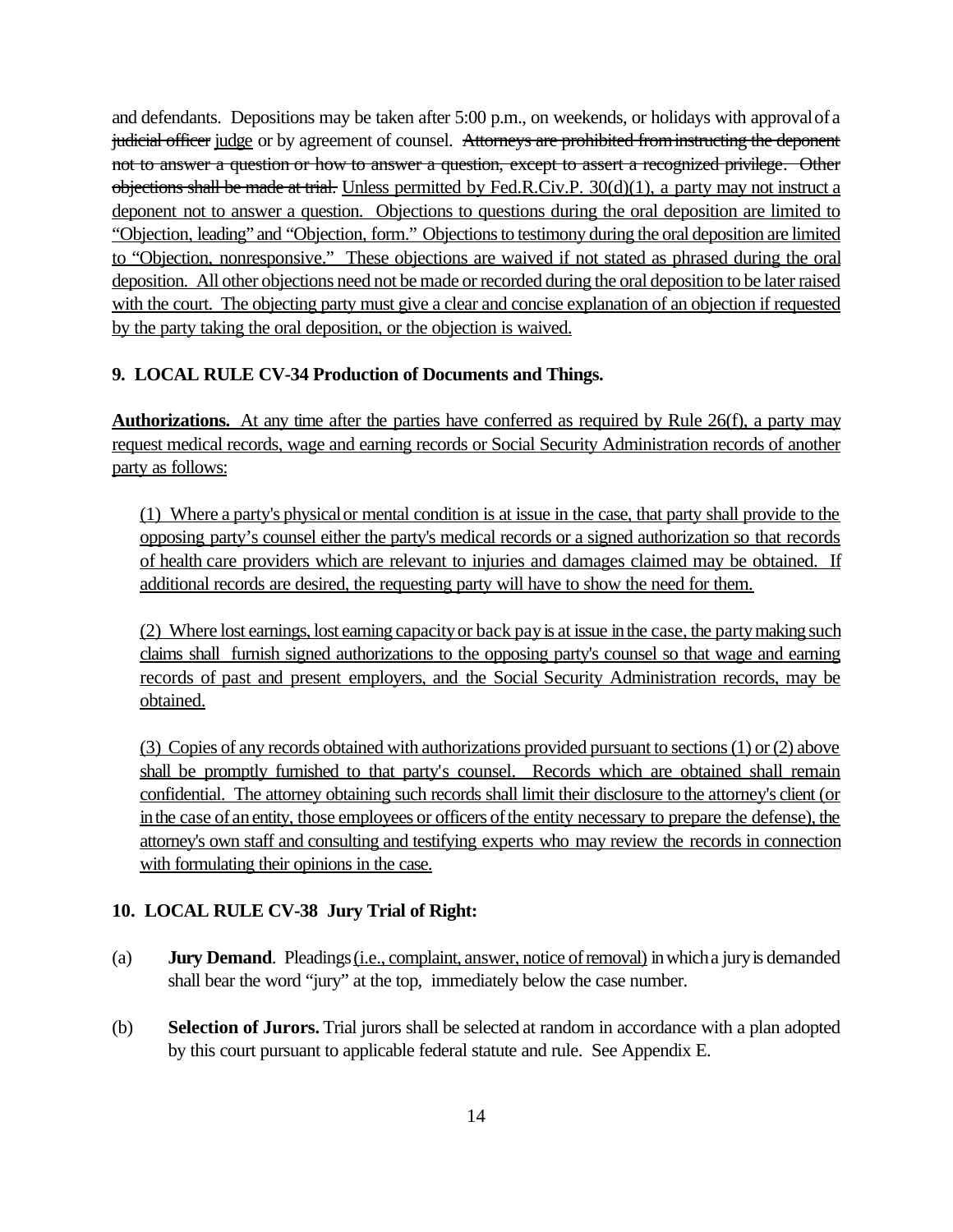### **11. LOCAL RULE CV-45 Subpoena**

Attorneys shall prepare all subpoenas. See Fed.R.Civ.P. 45(a)(3).

# **12. LOCAL RULE CV-79 Books and Records Kept by the Clerk**

- (a) **Disposition of Exhibits And/or Sealed Documents by the Clerk.** Thirty days after a civil action has been finally disposed of by the appellate courts or from the date the appeal time lapsed, the clerk is authorized to take the following actions:
	- (1) Unsealed Exhibits. Destroy any sealed or unsealed exhibits filed therein which have not been previously claimed bythe attorney of record for the party offering the same in evidence at the trial;
	- (2) Sealed exhibits/documents. Scan the original documents into electronic images that are stored on the court's computer system in lieu of maintaining the original paper copies. The clerk shall ensure that the database of scanned images is maintained for the foreseeable future, and that no unauthorized access ofthe stored images occurs. Once a document has been scanned, the paper original will be destroyed.
- (b) **Removal of Papers, Records, etc.** The clerk shall not allow the original copy of any papers, records, proceedings, or any other paper, writing or memorandum, belonging to or related to and filed in any civil action in this court to be removed from the clerk's office without permission of the judge to whom the case is assigned.

### (c) **Submission and Disposition of Trial Exhibits.**

- (1) The parties shall not submit exhibits to the clerk's office prior to a hearing/trial without an order of the court. The clerk shall return to the partyany physical exhibits not complying with this rule.
- (2) Trial exhibits shall be properly marked, but not placed in binders. Multiple-paged documentary exhibits should be properly fastened. If parties wish, additional copies of trial exhibits may be submitted in binders for the court's use.
- (d) **Hazardous Papers or Items Sent to the Court.** Prisoners and other litigants shall not send to this court (including the district clerk, any judges and any other court agency) papers or items that constitute a health hazard as defined below:
	- (1) The clerk is authorized to routinely and immediately dispose of, without seeking a judge's permission, any papers or items sent to the court by prisoners or other litigants that are smeared with or contain blood, hair, food, feces, urine or other body fluids. Although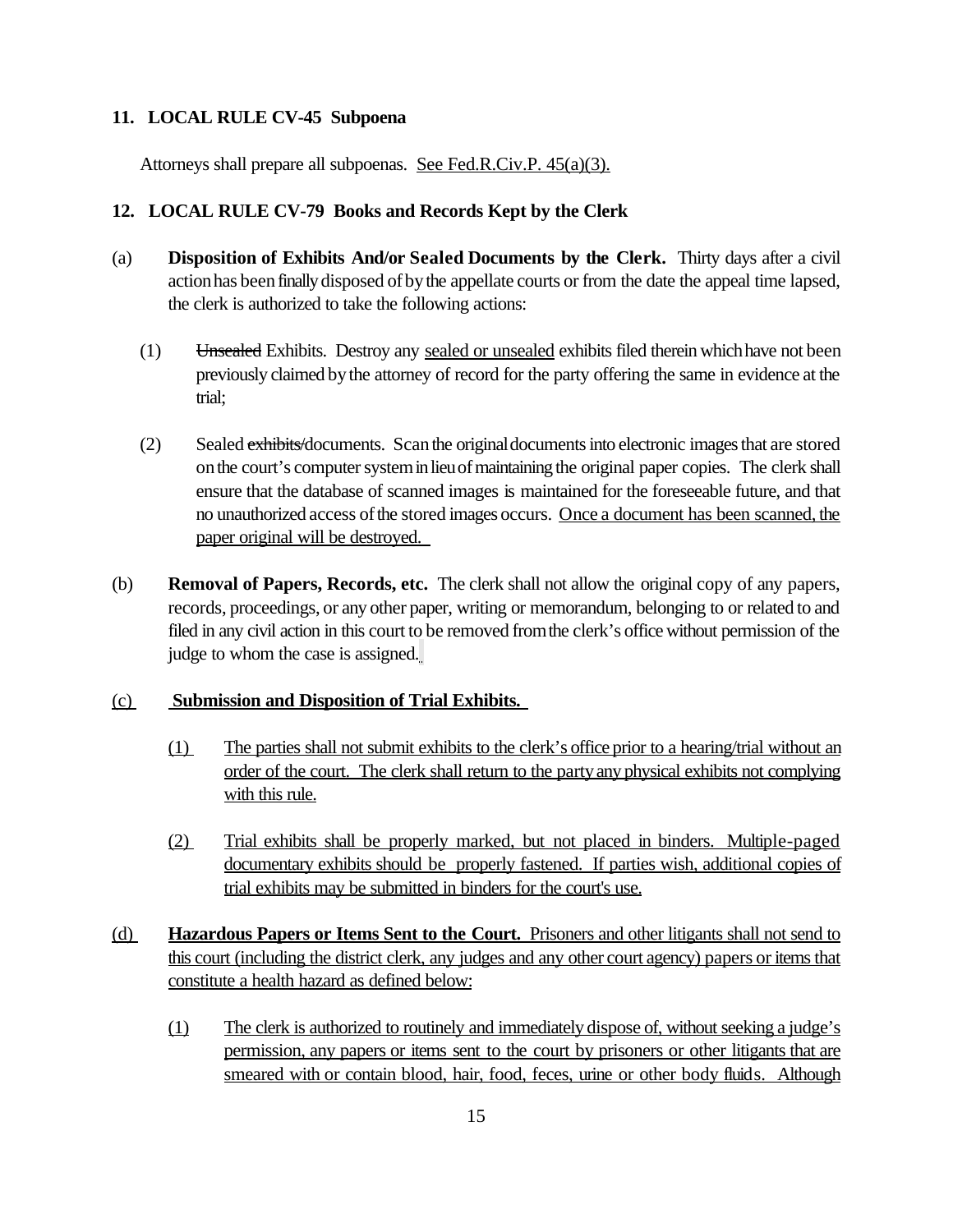"[t]he clerk shall notrefuse to accept forfiling any paper presented for that purpose solely because it is not presented in proper form," Fed. R. Civ. P. 5(e), papers or other items containing or smeared with excrement or body fluids can be excepted from this rule on the ground that they constitute a health hazard to court employees and can be refused bythe clerk for that reason, which is a reason other than improper form.

- (2) In the event the clerk receives weapons or drugs that are intended to be filed as exhibits, the clerk shall notify the judge assigned to the case of that fact, or in the event that no case has been filed, the chief judge.
- (3) The clerk shallmaintain a logof the items that are disposed of pursuant to General Order 96-6. The log shall contain the case number and style, if any, the name of the prisoner or litigant who sent the offending materials, and a brief description of the item disposed of. The clerk also shall notify the prisoner/litigant and, if applicable, the warden or other supervising official of the appropriate correction facility that the item in question was destroyed and that sanctions may be imposed if the prisoner continues to forward papers, items or physical exhibits in violation of General Order 96-6.

### **13. LOCAL RULE CV-81 Removed Actions**

Parties removing cases from state court to federal court shall comply with the following:

- (a) File with the clerk a notice of removal which reflects the style of the case exactly as it was styled in state court;
- (b) If a jury was requested in state court, the removed action will be placed on the jury docket of this court<del>; however,</del> provided the removing party or parties shall includes the word "jury" at the top of the notice for removal, immediately below the case number (see Local Rule CV-38(a));
- (c) The removing party or parties shall furnish to the clerk the following information at the time of removal:
	- (1) a list of all parties in the case, their party type (e.g., plaintiff, defendant, intervenor, receiver, etc.) and current status of the removed case (pending, dismissed);
	- (2) a civil cover sheet and certified copy of the state court docket sheet; a copy of all pleadings that assert causes of action (e.g., complaints, amended complaints, supplemental complaints, petitions, counter-claims, cross-actions, third party actions, interventions, etc.); all answers to suchpleadings and a copy of all process and orders served upon the party removing the case to this court, as required by 28 U.S.C. § 1446(a);
	- (3) a complete list of attorneys involved in the action being removed, including each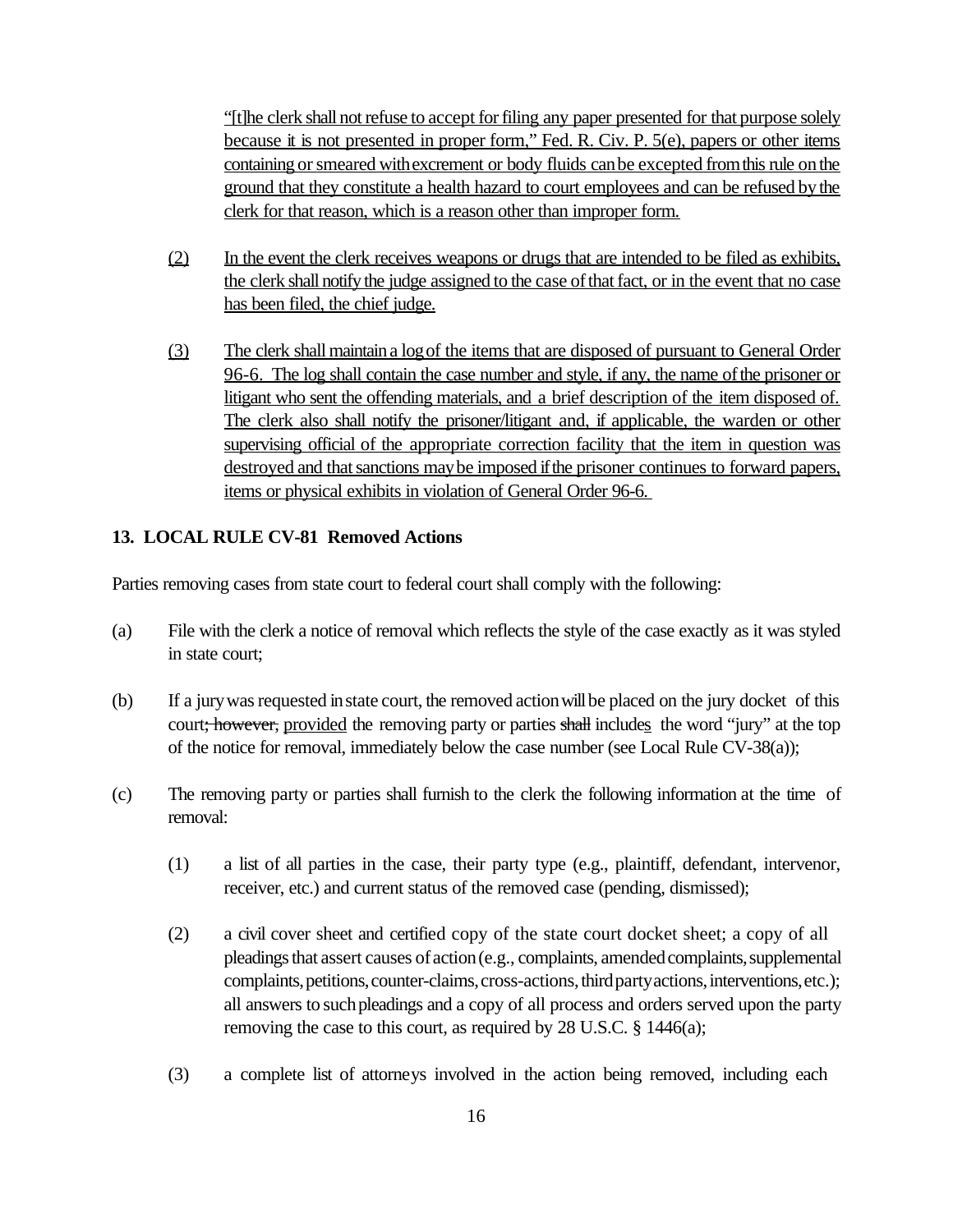attorney's bar number, address, telephone number and party or parties represented by him/her; and

- (4) a record of which parties have requested trial by jury (this information is in addition to placing the word "jury" at the top of the Notice of Removal immediately below the case number).
- (5) the name and address of the court from which the case is being removed.
- (d) Any motions pending in state court made by any party will be considered moot at the time of removal unless they are re-urged in this court.

### **14. LOCAL RULE CV-83 Rules by District Courts; Judge's Directives**

- (a) **Attorney's Fees**. The assumptionthat underliesthe substance of the Civil Justice Reform Act is that implementation of a planthat substantially reduces legal activity during discovery will result in cost reduction for litigants who pay for legal services by the hour. Whether such presumed reductions become a reality remains to be seen. The court shall adopt methods to evaluate the effectiveness of the court's plan in this respect. However, no such reduction from these measures will inure to the benefit of litigants who retain counsel on a contingency fee basis. The court, therefore, adopts the following maximum fee schedule for contingency fee cases (whether filed originally in this court or removed from state court):
- (1) Contingent fees in non-statutorycases: A fee of 33-1/3% of the total award or settlement.
- (2) Expenses: Expenses incurred by attorneys that are directly related to the costs of litigation ofindividual cases shall be deducted from the award or settlement before any calculation or distribution is made for attorneys' fees. No deduction is permitted for general office overhead expenses. Moreover, attorneys are prohibited from charging interest on any money advanced for expenses.
- (3) The court may modify the fee in exceptional circumstances.
- (4) In cases where statutory attorneys' fees are recoverable, such as civil rights cases, the court shall approve a reasonable fee.
- (b) **Docket Calls.** Traditional docket calls are abolished. Each judicial officer judge shall endeavor to set early and firm trial dates which will eliminate the need for multiple-case docket calls.

### **15. LOCAL RULE CR-6 The Grand Jury**

(a) **Selection of Grand Jurors**. Grand jurorsshall be selected at random in accordance with a plan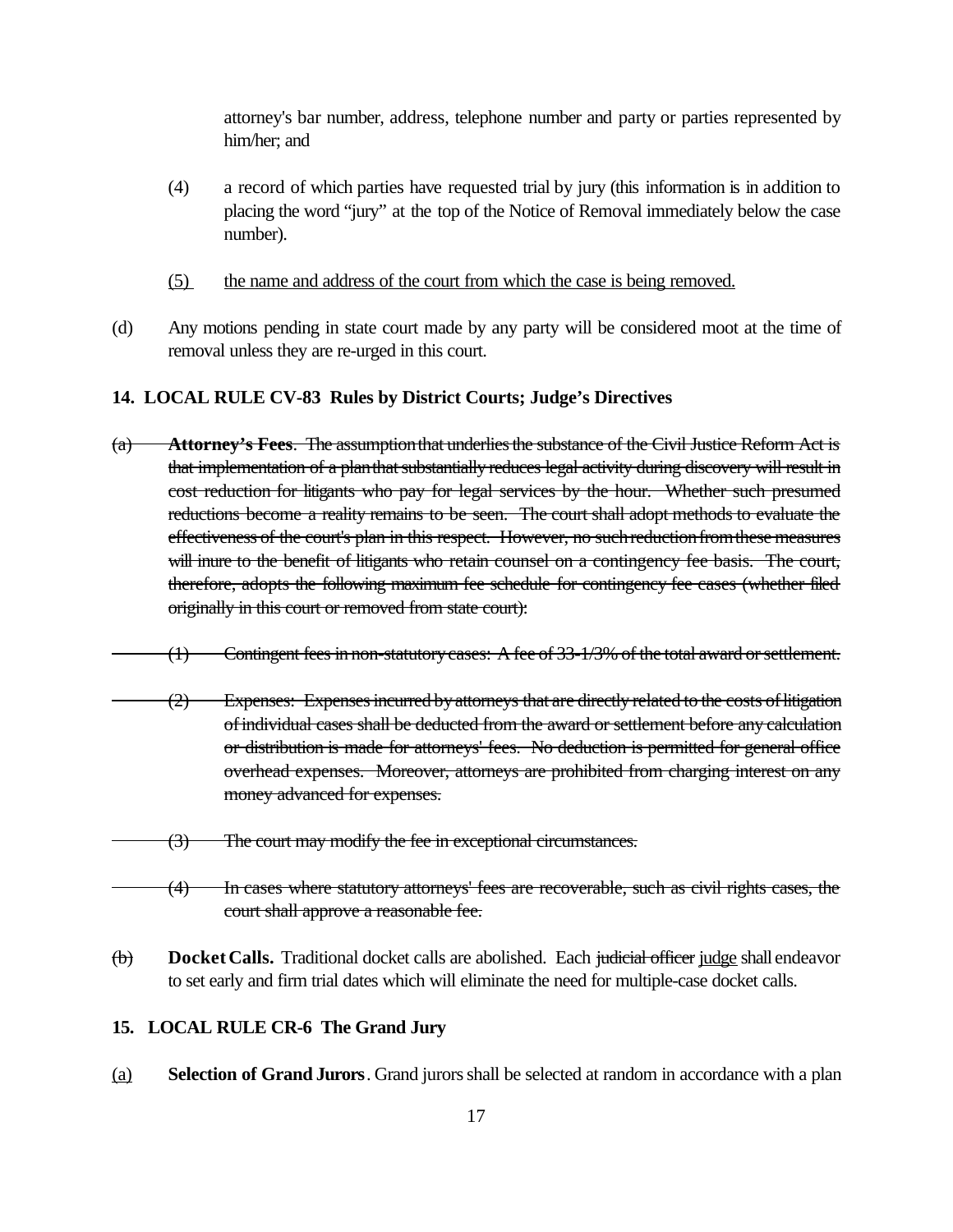adopted by this court pursuant to applicable federal statute and rule. See Appendix E.

(b) **Grand Jury Subpoenas.** Sealed grand jury subpoenas shall be kept by the clerk for three (3) years from the date the witness is ordered to appear. After that time, the clerk may destroy the subpoenas.

### **16. LOCAL RULE CR-10 Arraignments**:

In the interest of reducing delays and costs, judges and magistrate judges may conduct the arraignment at the same time as the post-indictment initial appearance. The defendant may also file a written waiver of arraignment with the court.

### **17. LOCAL RULE CR-55 Records**:

- (a) **Removal of Papers, Records, etc.** The clerk shall not allow original copies of any papers, records, etc. in a criminal case to be removed from the clerk's office except upon order of the judge to whom the case is assigned.
- (b) **Disposition of Exhibits And/or Sealed Documents by the Clerk.** Thirty days after a civil action has been finally disposed of by the appellate courts or from the date the appeal time lapsed, the clerk is authorized to take the following actions:
	- (1) Unsealed Exhibits. Destroy any sealed or unsealed exhibits filed therein which have not been previously claimed by the attorney of record for the party offering the same in evidence at the trial. Sealed exhibits submitted in miscellaneous cases to obtain pen registers, wiretaps, etc. will be maintained in the court's vault for three (3) years, if not previously retrieved by the U.S. Attorney and incorporated into a criminal case. At the end of this time, the sealed exhibits will be destroyed;
	- (2) Sealed exhibits/documents. Scan the original documents into electronic images that are stored on the court's computer system in lieu of maintaining the original paper copies. The clerk shall ensure that the database of scanned images is maintained for the foreseeable future, and that no unauthorized access of the stored images occurs. Once a document has been scanned, the paper original will be destroyed.

#### (c) **Submission and Disposition of Trial Exhibits.**

- (1) The parties shall not submit exhibits to the clerk's office prior to a hearing/trialwithout an order of the court.
- (2) Trial exhibits shall be properly marked, but not placed in binders. Multiple-paged documentary exhibits should be properly fastened. If parties wish, additional copies of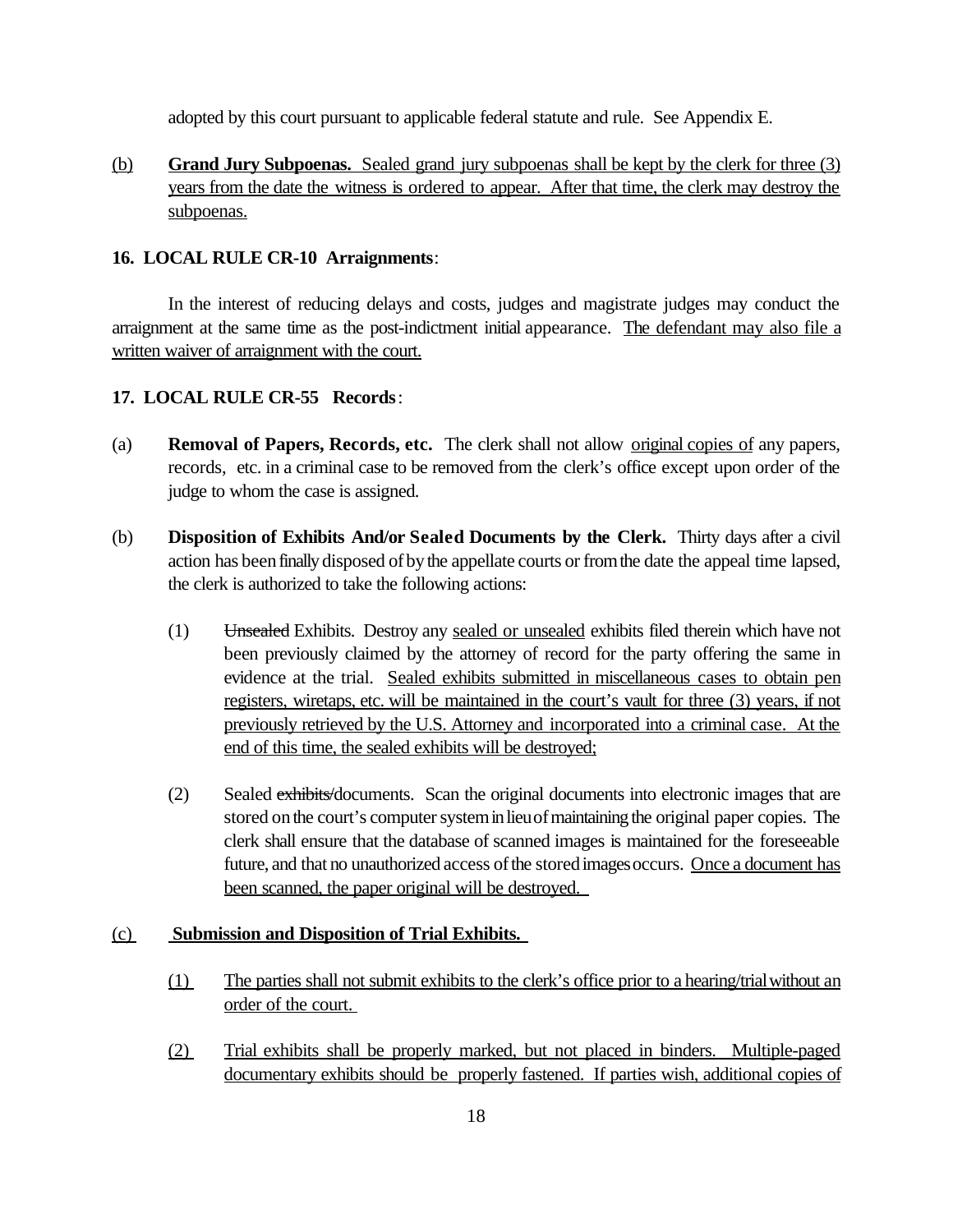#### trial exhibits may be submitted in binders for the court's use.

### **18. LOCAL RULE AT-1 Admission to Practice**

- (a) An attorney who has been admitted to practice before the Supreme Court of the United States, or a United States Court of Appeals, or a United States District Court, or the highest court of a state, is eligible for admission to the bar of this court. He or she must be of good moral and professional character, and must be a member in good standing of the state and federal bars in which he or she is licensed.
- (b) Each applicant shall file an application on a form prescribed by the court. If the applicant has previously been subject to disciplinary proceedings, full information about the proceedings, the charges and the result must be given.
	- (1) A motion for admission made by amember in good standing of the state bar of Texas or the barofanyUnited States DistrictCourtshall accompany the completed admissionform. The movant must state that the applicant is competent to practice before this court and is of good personal and professional character.
	- (2) The applicant must provide with the application form an oath of admission signed in the presence of a notary public on a form prescribed by the court. The completed application for admission, motion for admissionand oathof admissionshall be submitted to the court, along with the admission fee required by law and any other fee required by the court. Upon investigation of the fitness, competency and qualifications of the applicant, completed application forms may be granted or denied by the clerk subject to the oversight of the chief judge.
- (c) The clerk shall maintain a complete list of all attorneys who have beenadmitted to practice before the court.
- (d) An attorney who is not admitted to practice before this court may appear for or represent a party in any case in this court only by permission of the judge before whom the case is pending. When an attorney who is not a member of the bar ofthis court appearsin any case before this court, he or she shall first present to the judge before whom the case is pending a motion requesting permission to appear. Such motion shall be accompanied by a \$10.00 local fee. An order shall then be entered by this court granting or denying the motion.
- (e) All active attorneys who are admitted to practice before this court shall be assessed anannualbar membership fee. State and federal government attorneys are exempted from paying the fee, however, as long as they are in government service. The fee will be collected triennially, with the amount to be determined by the court prior to each collection period. All attorneys who have not paid the fee by the deadline shall be suspended from practice without further order of the court.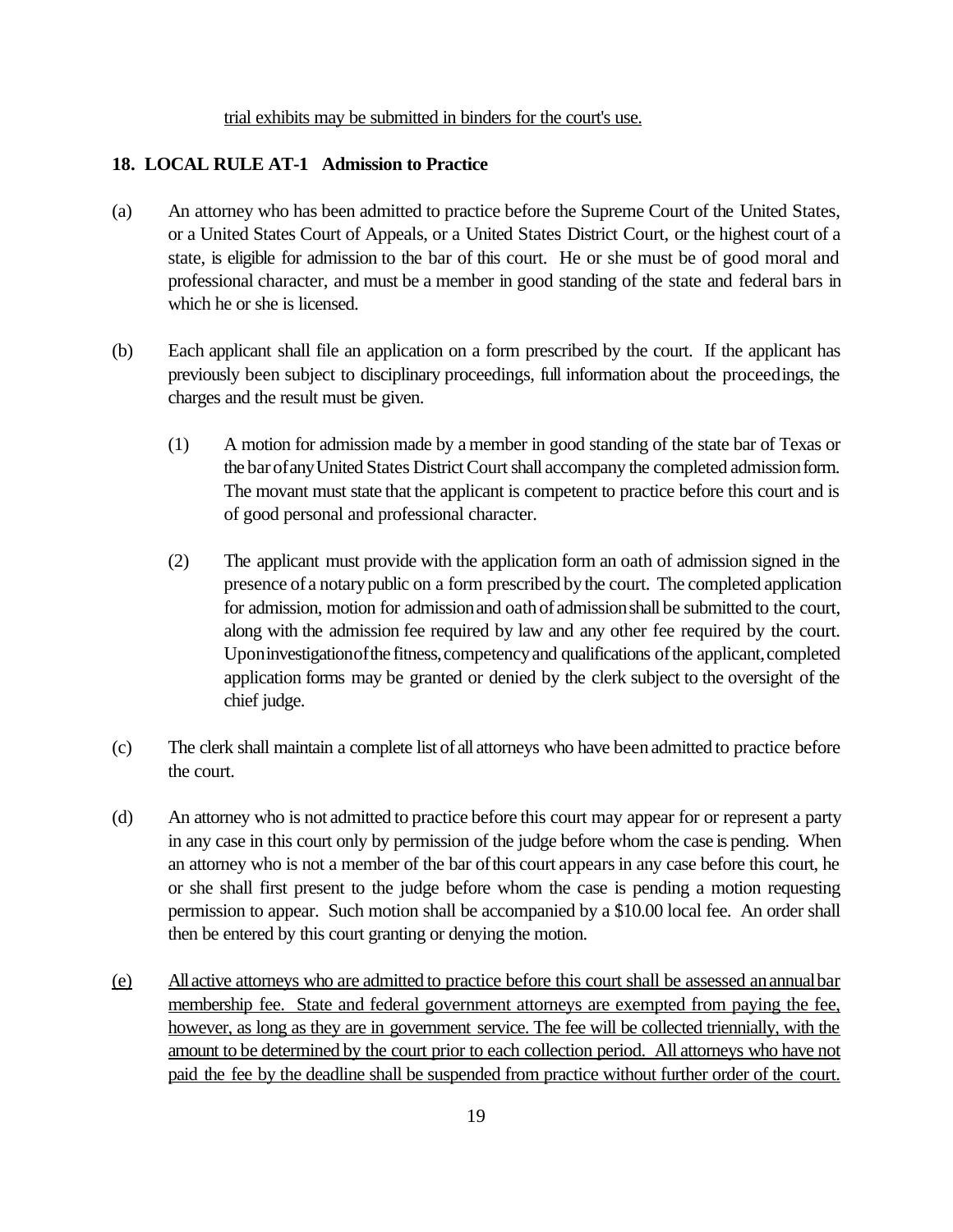Upon payment of outstanding fees, any attorney suspended for non-payment of fees will be immediately reinstated without order of the court.

### **19. LOCAL RULE AT-1 Admission to Practice**

- (a) An attorney who has been admitted to practice before the Supreme Court of the United States, or a United States Court of Appeals, or a United States District Court, or the highest court of a state, is eligible for admission to the bar of this court. He or she must be of good moral and professional character, and must be a member in good standing of the state and federal bars in which he or she is licensed.
- (b) Each applicant shall file an application on a form prescribed by the court. If the applicant has previously been subject to disciplinary proceedings, full information about the proceedings, the charges and the result must be given.
	- (1) A motion for admission made by a member in good standing of the state bar of Texas or the bar of any United States District Court shall accompany the completed admission form. The movant must state that the applicant is competent to practice before this court and is of good personal and professional character.
	- (2) The applicant must state in the application that he or she has read Local Rule AT-3, the "Standards of Practice to Be Observed by Attorneys" and the local rules of this court, and that he or she will comply with the standards of practice adopted in Local Rule AT-3 and with the local rules.
	- $(2)$  (3) The applicant must provide with the application form an oath of admission signed in the presence of a notarypublic on a form prescribed bythe court. The completed application for admission, motion for admission and oath of admission shall be submitted to the court, along with the admission fee required by law and any other fee required by the court. Upon investigation of the fitness, competency and qualifications of the applicant, completed application forms may be granted or denied by the clerk subject to the oversight of the chief judge.
- (c) The clerk shallmaintain a complete list of all attorneys who have been admitted to practice before the court.
- (d) An attorney who is not admitted to practice before this court may appear for or represent a party in any case inthis court only by permission of the judge before whom the case is pending. When an attorney who is not a member of the bar ofthis court appearsin any case before this court, he or she shall first present to the judge before whom the case is pending a motion requesting permission to appear. The applicant must state in the motion that he or she has read Local Rule AT-3, the "Standards of Practice to Be Observed by Attorneys" and the local rules ofthis court,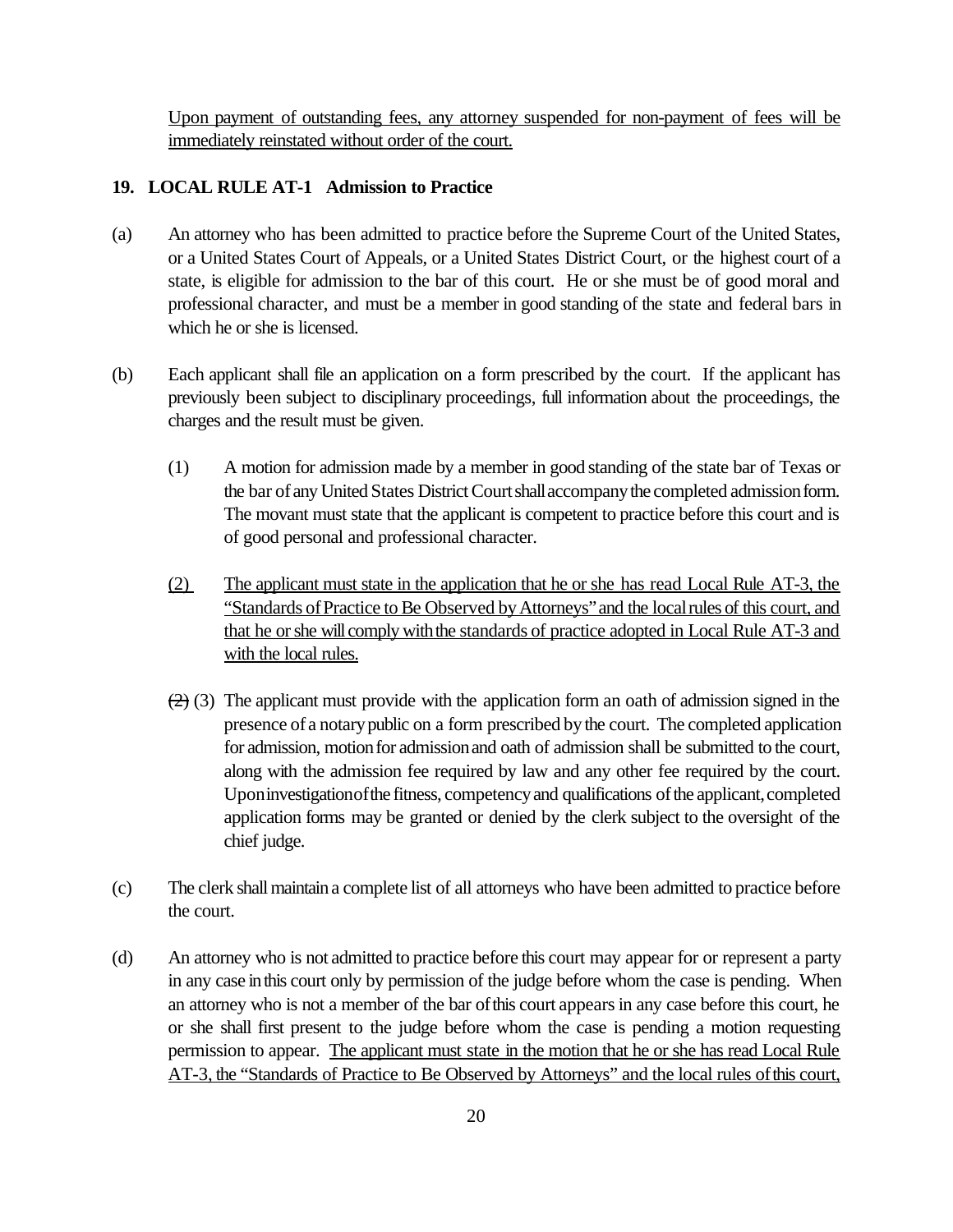and that he or she will comply with the standards of practice adopted in Local Rule AT-3 and with the local rules. Such motion also shall be accompanied by a \$10.00 local fee. An order shall then be entered by this court granting or denying the motion.

# **20. LOCAL RULE AT-3 Standards Of Practice To Be Observed By Attorneys**

Attorneys who appear in civil and criminal cases in this court shall comply with the following standards of practice in this district.<sup>3</sup>

- (A) In fulfilling his or her primary duty to the client, a lawyer must be ever conscious of the broader duty to the judicial system that serves both attorney and client.
- (B) A lawyer owes, to the judiciary, candor, diligence and utmost respect.
- (C) A lawyer owes, to opposing counsel, a dutyof courtesy and cooperation, the observance of which is necessary for the efficient administration of our system of justice and the respect of the public it serves.
- (D) A lawyer unquestionably owes, to the administration of justice, the fundamental duties of personal dignity and professional integrity.
- (E) Lawyers should treat each other, the opposing party, the court, and members ofthe court staff with courtesy and civility and conduct themselves in a professional manner at all times.
- (F) A client has no right to demand that counsel abuse the opposite party or indulge in offensive conduct. A lawyer shall always treat adverse witnesses and suitors withfairness and due consideration.
- (G) In adversary proceedings, clients are litigants and though ill feeling may exist between clients, such ill feeling should not influence a lawyer's conduct, attitude, or demeanor towards opposing lawyers.
- $(H)$  A lawyer should not use any form of discovery, or the scheduling of discovery, as a means of harassing opposing counsel or counsel's client.
- (I) Lawyers will be punctual in communications with others and in honoring scheduled appearances, and will recognize that neglect and tardiness are demeaning to the lawyer and to the judicial system.
- (J) If a fellow member of the Bar makes a just request for cooperation, or seeks scheduling

<sup>3</sup>The standards enumerated here are set forth in the *en banc* opinion in *Dondi Properties Corp. v. Commerce Savings and Loan Association*, 121 F.R.D. 284 (N.D. Tex. 1988).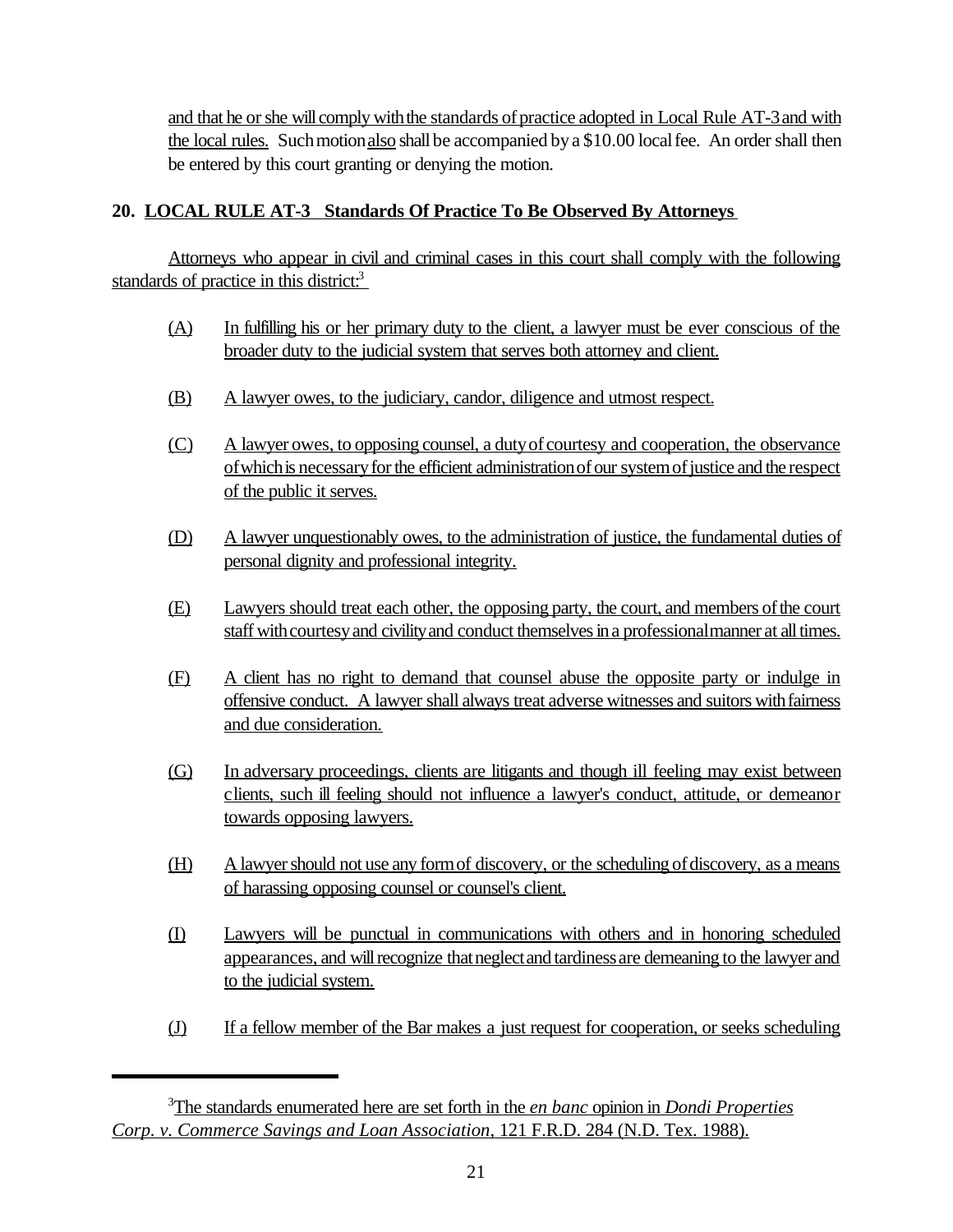accommodation, a lawyer willnot arbitrarily or unreasonably withhold consent. The Court is not bound to accept agreements of counsel to extend deadlines imposed by rule or court order.

- (K) Effective advocacy does not require antagonistic or obnoxious behavior and members of the Bar will adhere to the higher standard of conduct which judges, lawyers, clients, and the public may rightfully expect.
- **21. Appendix B: Assignment of Duties to United States Magistrate Judges**

\* \* \* \* \*

- **(I) Conduct of Trials and Disposition of Civil Cases UponConsent of the Parties- 28 U.S.C. Section 636(c).**
	- (1) **General Consent.**

Upon the consent of the parties, a full-time magistrate judge may conduct any or all proceedings in a jury or non-jury civil matter which is filed in this court, including the conducting of a trial, and may order the entry of a final judgment, in accordance with 28 U.S.C. Section 636(c). In the course of conducting such proceedings upon consent of the parties, a magistrate judge may hear and determine any and all pretrial and post-trial motions which are filed by the parties, including case-dispositive motions.

(a) The clerk shall not file consent forms unless they have been signed by all the parties or their respective counsel in a case. No consent form will be made available, nor will the contents be made known to any judge, unless all parties have consented to the reference to a magistrate judge. See Fed.R.Civ.P. 73(b); 28 U.S.C. Section  $636(c)(2)$ 

# (2) **Limited Consent.**

Pursuant to 28 U.S.C. Section 636(c), if all parties consent, a district judge may not only refer the entire case but may also refer a dispositive motion or any other portion of the case to a magistrate judge for final determination.

\* \* \* \* \*

# **22. Appendix D: Joint Final Pretrial Order**.

\* \* \* \* \*

### L. CERTIFICATIONS